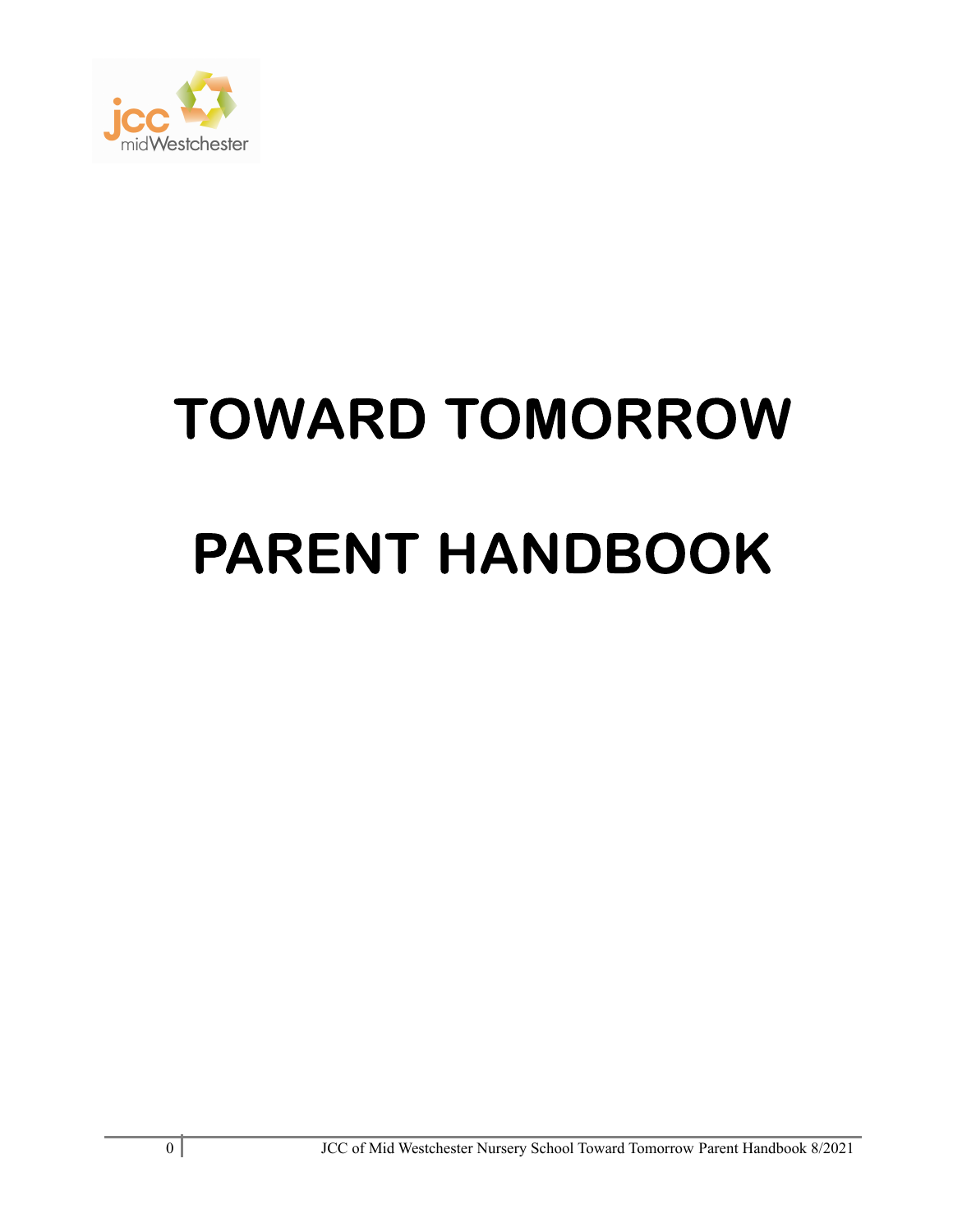

Dear Parents:

Welcome to the Toward Tomorrow Program at the JCC of Mid-Westchester. We look forward to an exciting and formative year with growth, new friendships and shared teacher/parent partnerships. You and your child are very special to us and it is our goal to help your family feel comfortable and safe in our school setting.

The information in our handbook is an introduction to our school, philosophy, activities and policies. The Handbook will be most useful to you if you take the time to read it through and become familiar with its contents so that you can use it easily and quickly as a reference throughout the year.

All of our policies and procedures are carefully thought-out and periodically reviewed. We put the growth and development and general well-being of children first in making policy. It is our goal to have our school, in all its practices, reflect our commitment to the needs of children and their families. Our environment, integrated curriculum and exposure to other activities at the JCC of Mid-Westchester, provides the best educational and social environment for our children.

We are eagerly anticipating a year filled with wonder, warmth and creativity.

Sincerely,

Early Childhood Center Team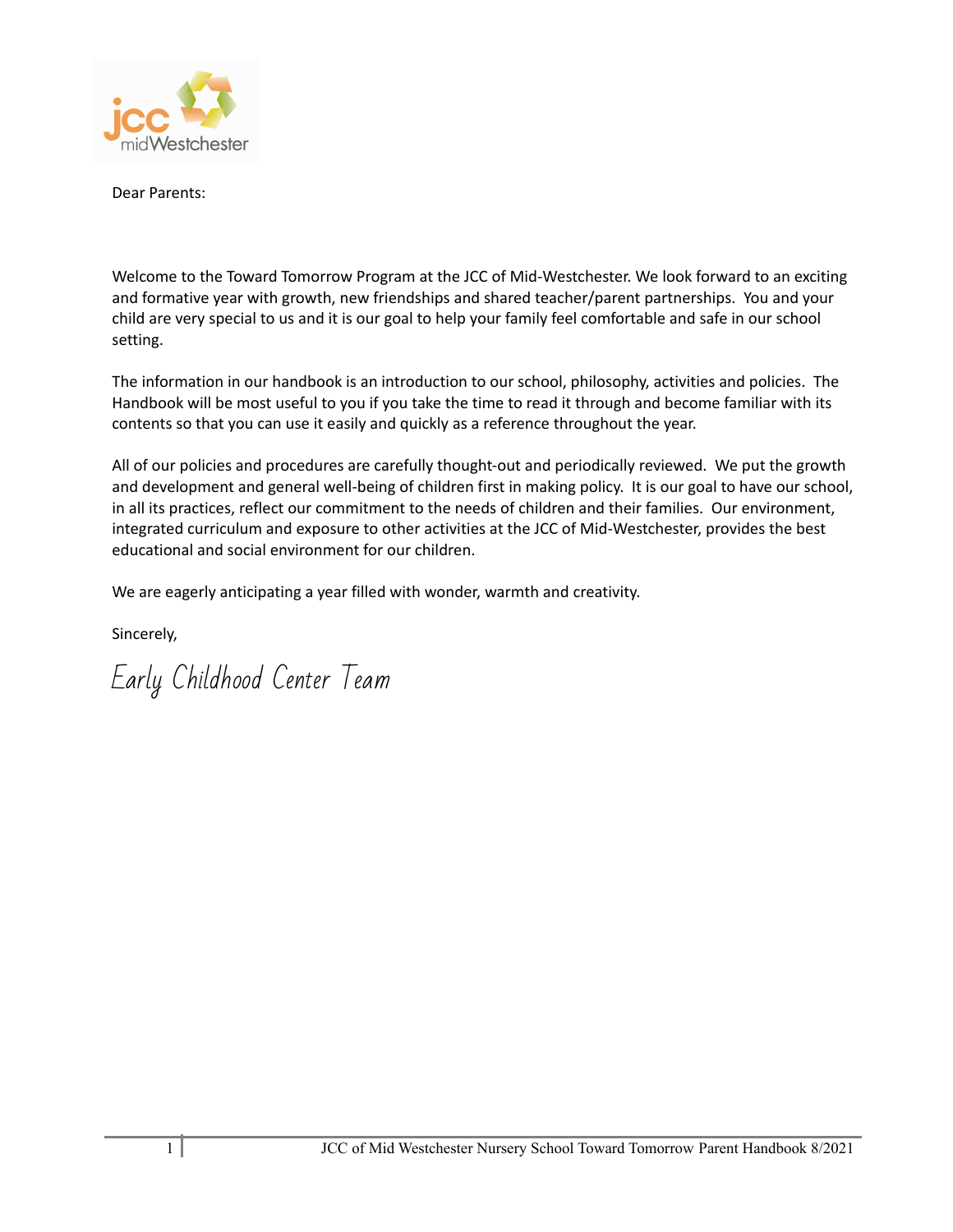

#### **TABLE OF CONTENTS**

| ١.  |    | Philosophy |                                         | Page<br>$\overline{a}$ |
|-----|----|------------|-----------------------------------------|------------------------|
| II. |    |            | <b>Policies and Procedures</b>          |                        |
|     | А. | At School  |                                         | 5<br>5                 |
|     |    | 1.         | Arrival                                 |                        |
|     |    | 2.         | Dismissal                               | 5<br>5<br>5            |
|     |    | 3.         | Absences                                |                        |
|     |    | 4.         | Snow Days - Emergency Dismissal         | 5                      |
|     |    | 5.         | Transportation                          | 5                      |
|     |    | 6.         | <b>Birthdays</b>                        | 6                      |
|     |    | 7.         | <b>Bringing Things from Home</b>        | 6                      |
|     |    | 8.         | Change of Address                       | $\overline{7}$         |
|     |    | 9.         | Clothing                                | $\overline{7}$         |
|     |    |            | Clothing at School                      | $\overline{7}$         |
|     |    |            | <b>Shoes</b>                            | $\overline{7}$         |
|     |    |            | <b>Winter Weather</b>                   | 7                      |
|     |    |            | To Leave at School                      | 7                      |
|     |    |            | Labeling                                | 8                      |
|     |    | 10.        | Diapers/Toilet Training                 | 8                      |
|     |    | 11.        | Positive Behavior Intervention Supports | 8                      |
|     |    |            | <b>Time Outs</b>                        | 9                      |
|     |    |            | <b>Emergency Interventions</b>          | 9                      |
|     |    |            | <b>Biting Policy</b>                    | 9                      |
|     |    | 12.        | Emergencies                             | 10                     |
|     |    |            | <b>Emergency Evacuation Plan</b>        | 10                     |
|     |    |            | <b>Emergency Notification</b>           | 11                     |
|     |    | 13.        | Food                                    | 11                     |
|     |    |            | Snacks/Lunch                            | 11                     |
|     |    |            | School Policy on Nuts                   | 12                     |
|     |    | 14.        | Holidays                                | 13                     |
|     |    | 15.        | Outdoor/Indoor Gross Motor Play         | 13                     |
|     |    | 16.        | Playground                              | 13                     |
|     |    | 17.        | Photos                                  | 13                     |
|     |    | 18.        | Safety and Parking                      | 13                     |
|     |    | 19.        | Separation                              | 14                     |
|     |    | 20.        | <b>Specials</b>                         | 14                     |
|     |    | 21.        | Swim                                    | 14                     |
|     | Β. |            | <b>Parent Communication and Visits</b>  | 15                     |
|     |    | 1.         | <b>Parent Meetings</b>                  | 15                     |
|     |    | 2.         | <b>Parent Communication System</b>      | 15                     |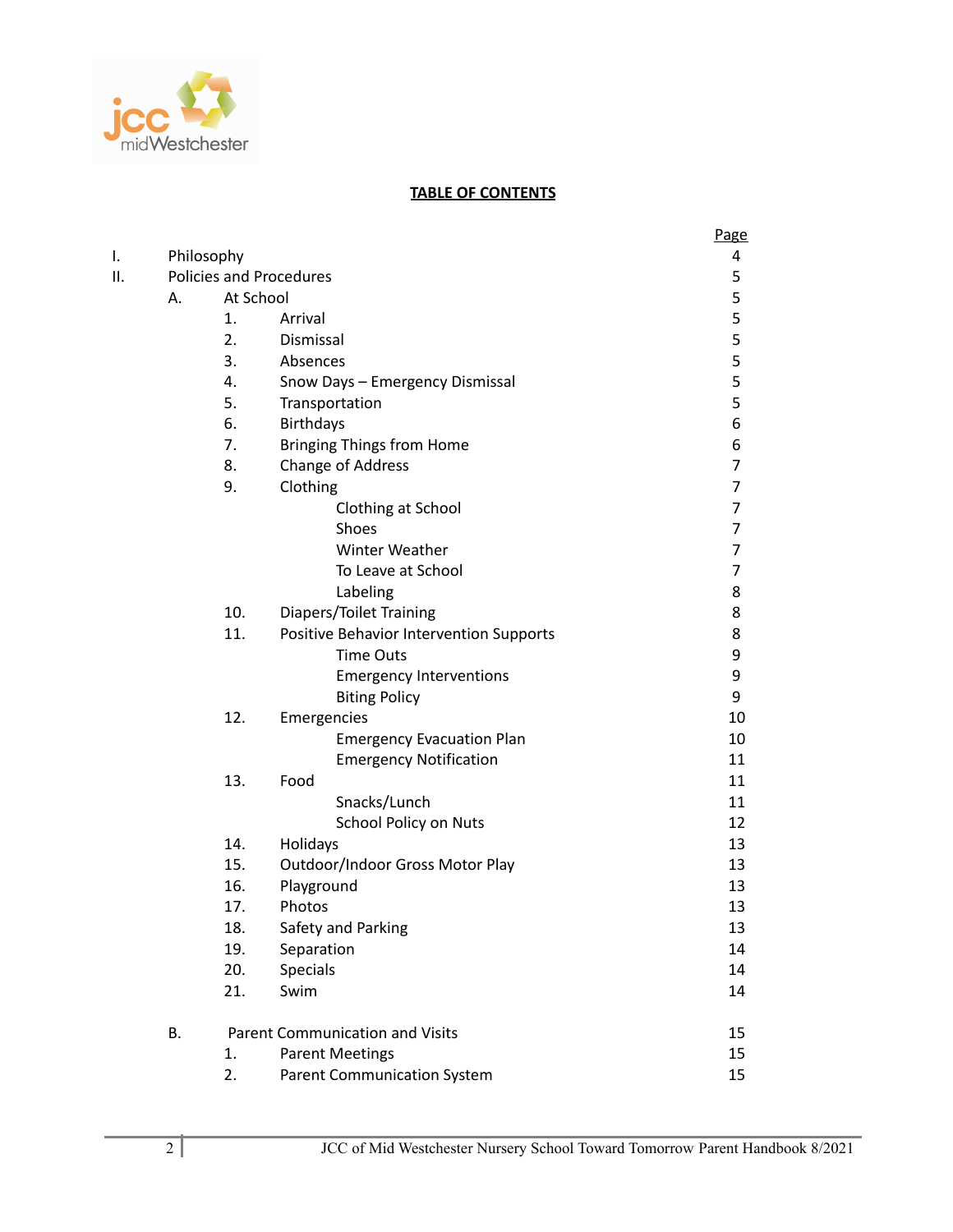

|    | 3.<br><b>Notices</b><br>4.<br>Parent Teacher Association (PTA) |                                   | 15 |
|----|----------------------------------------------------------------|-----------------------------------|----|
|    |                                                                |                                   | 15 |
|    | 5.                                                             | Parent / Teacher Conferences      | 15 |
|    | 6.                                                             | Messages to Teachers              | 16 |
|    | 7.                                                             | <b>Class Parents</b>              | 16 |
|    | 8.                                                             | Family and School Together        | 16 |
|    | 9.                                                             | <b>Parent Visits</b>              | 16 |
|    | 10.                                                            | Parent Workshops                  | 16 |
|    | 11.                                                            | <b>Visitors Policy</b>            | 16 |
| C. | <b>Health Procedures</b>                                       | 17                                |    |
|    | 1.                                                             | Physical Examination              | 17 |
|    | 2.                                                             | <b>Health Check</b>               | 17 |
|    | 3.                                                             | <b>Illness</b>                    | 17 |
|    | 4.                                                             | <b>First Aid</b>                  | 18 |
|    | 5.                                                             | Insurance                         | 18 |
|    | 6.                                                             | Allergies and Medical Information | 18 |
|    | 7.                                                             | Medication                        | 18 |
|    | 8.                                                             | <b>Hand Washing</b>               | 19 |
|    | 9.                                                             | Prescriptions for Therapy         | 19 |
| D. | <b>Special Situations</b>                                      | 20                                |    |
|    | 1.                                                             | <b>Child Abuse</b>                | 20 |
|    | 2.                                                             | <b>Counseling Services</b>        | 20 |
|    | 3.                                                             | Divorce Policy                    | 20 |
|    | 4.                                                             | <b>Orders of Protection</b>       | 20 |
| F. |                                                                | What do I do if I have a concern? |    |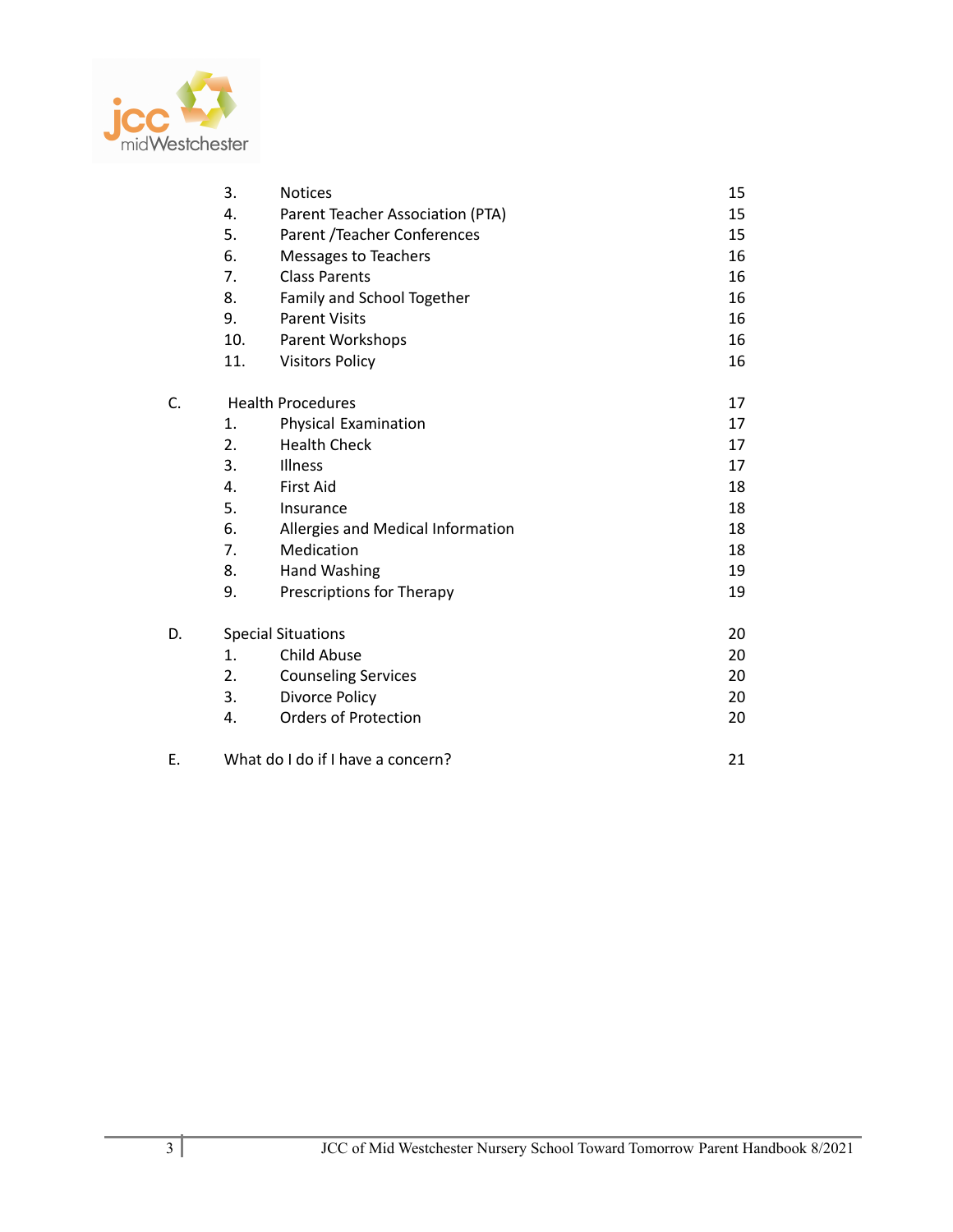

#### **PHILOSOPHY**

The JCC of Mid-Westchester offers a comprehensive array of early childhood education programs which are designed to meet the needs of each child in every classroom across all age groups. Each program is proud to accept all children regardless of ethnic or religious background. The goal of all our programs is to promote healthy physical, cognitive and emotional growth; to encourage awareness of self and others and to provide opportunities that challenge children so they can develop an independent sense of self-esteem. Programs share services in order to meet the needs of each child. Services are offered both in and out of every classroom and depend on the close collaboration of professionals from different disciplines including speech and language, physical and occupational therapy, special education and special education itinerant teachers (SEITs), and licensed clinical social workers. We recognize that each child develops social, emotional and cognitive skills at his/her own pace and we embrace those differences and encourage children to learn from each other as well as their teachers. We strive to include children with special needs alongside more traditional learners when appropriate. We believe that the world is a diverse mix of people with a wide range of abilities.

#### **The Principles that define our philosophy:**

- $\circ$  A good preschool provides a warm and secure environment for children, parents and staff.
- $\circ$  The whole child develops best in a non-competitive atmosphere of caring, respect and compassion.
- $\circ$  Optimum development occurs when children are actively engaged in experimenting and exploring in a challenging and stimulating educational and social setting.
- o Children develop the skills needed for future academic success in an enriched learning environment.
- $\circ$  Play is an important tool that helps children sort out and come to terms with the world.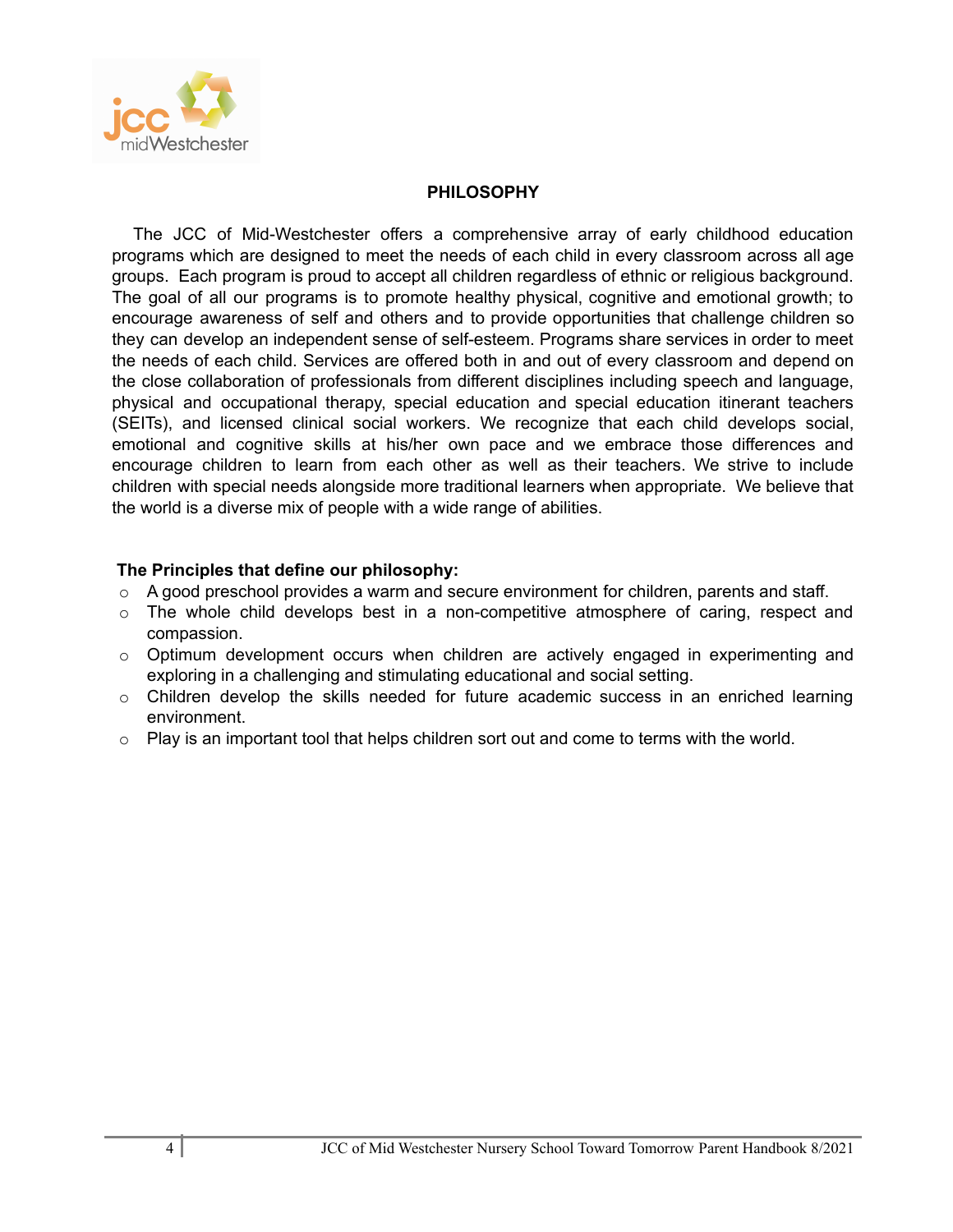

#### **POLICIES and PROCEDURES**

### **A. AT SCHOOL**

#### 1. **Arrival**

The full day session begins at 8:45 am and ends at 2:45. The half-day integrated class begins at 12:15 and ends at 2:45.

Please be sure to complete the COVID health screening questionnaire, sent daily via Boomz, before putting your child on the bus or leaving your home. Staff will be available at the bus circle to meet and greet the children, as well as take their temperatures and perform a visual health check, at 8:45 and 12:15. If you are driving your child, please enter through the front lot and you will be directed where to park your car. Do not exit your car. A staff member will approach each car in the order in which you arrived to perform our COVID health screening process before you may exit the car and unbuckle your child.

If you arrive late, you will need to call the Toward Tomorrow office (914)725-7300 x852 from the parking lot. A staff member will come and meet you at the front door to perform our COVID health screening process. Parents are not allowed in the building.

#### 2. **Dismissal**

If you arrive early for dismissal (15 minutes or more) you must remain in your car and call the Toward Tomorrow office (914)725-7300 x852. We will bring your child to the front door to release them to you. However if you arrive within 15 minutes of dismissal time, please wait in the parking lot until your child is brought to your car.

If you arrive at 3:00 pm or later, the school reserves the right to charge a late fee of \$10 for every 10 minutes the child remains in our care. (3:00-3:10 arrival time- \$10, 3:10-3:20 arrival time- \$20, etc.)

We will not release a child to any adult who is neither the child's parent/guardian or listed as an emergency contact on their registration form.

#### **3. Absences**

**You must call the school office and, when applicable, the bus company if your child is absent**. We are required to indicate the reason for the absence in our files.

If your child is absent due to COVID symptoms or a positive response to a question on the COVID screening questionnaire please adhere to the quarantine regulations stated in our Reopening Plan. In the case of a child who is quarantining at home, we are prepared to offer that child a remote learning option for the length of the quarantine period.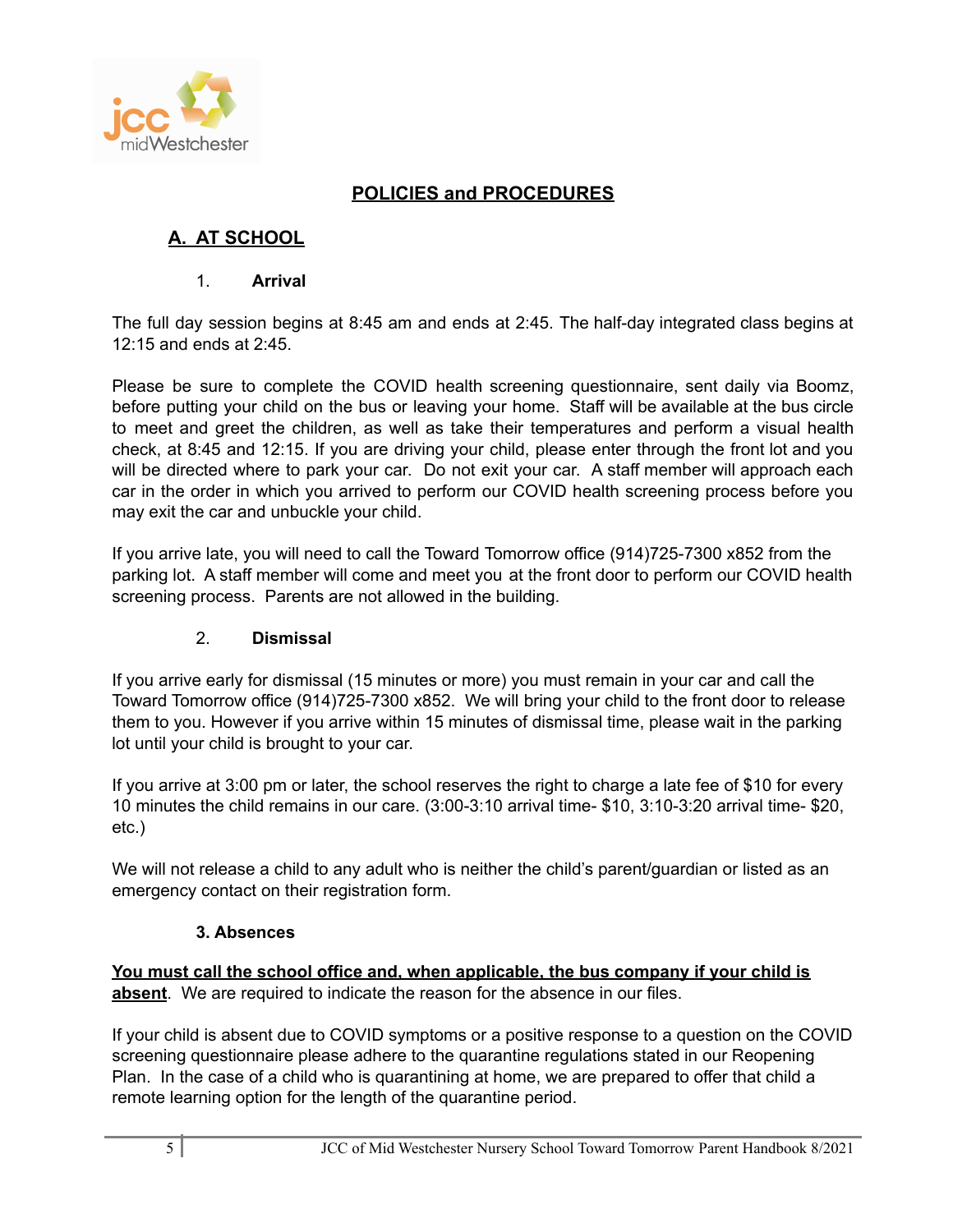

#### **4. Snow Days - Emergency Dismissal**

School closings, delays, and early dismissals due to inclement weather will be announced on our school-wide parent communication app. Please be sure to let us know if there are any phone number changes.

#### **5. Transportation**

Transportation by bus: The responsibility of transporting your child to and from school resides with the Westchester County Department of Health Services for Children with Disabilities. Your child's school district will contact Westchester County Department of Health to provide door to door busing services for your child. In order to assure that your child's transportation starts at the beginning of the school year/summer, your child's school district must have the completed transportation forms, which they will provide. Any special requests should be directed to your school district. **You must call the Toward Tomorrow school office and the bus company if your child is absent. If your school district is closed for inclement weather, the bus company will not provide transportation on that day. See Transportation Handbook for more information.**

Any last minute changes in transportation or dismissal plans must be in writing (signed and dated) by the parent.

#### **6. Birthdays**

We enjoy celebrating birthdays in school. Unfortunately, until further notice we will not serve food, such as cake or cupcakes, during our celebrations. We will celebrate with a special art project, such as a birthday book or crown for the birthday child and singing happy birthday.

#### **Important Birthday Reminders**

We are interested in making all our children feel comfortable and happy. To this end, we ask you to follow our policy of either inviting all of the children in your child's class to their out-of-school birthday party, in which case our staff will be happy to assist you with posting an invitation to the entire class on Bloomz, or avoid passing out birthday party invitations at school.

#### **7. Bringing Items from Home**

Children should not bring personal belongings from home with the exception of a backpack, two extra sets of weather appropriate clothing, a lunch (if enrolled in a full day class), a snack, a bottle of water, diapers and wipes as needed and a blanket for rest time (if enrolled in a full day class). Children may also bring their own mask from home.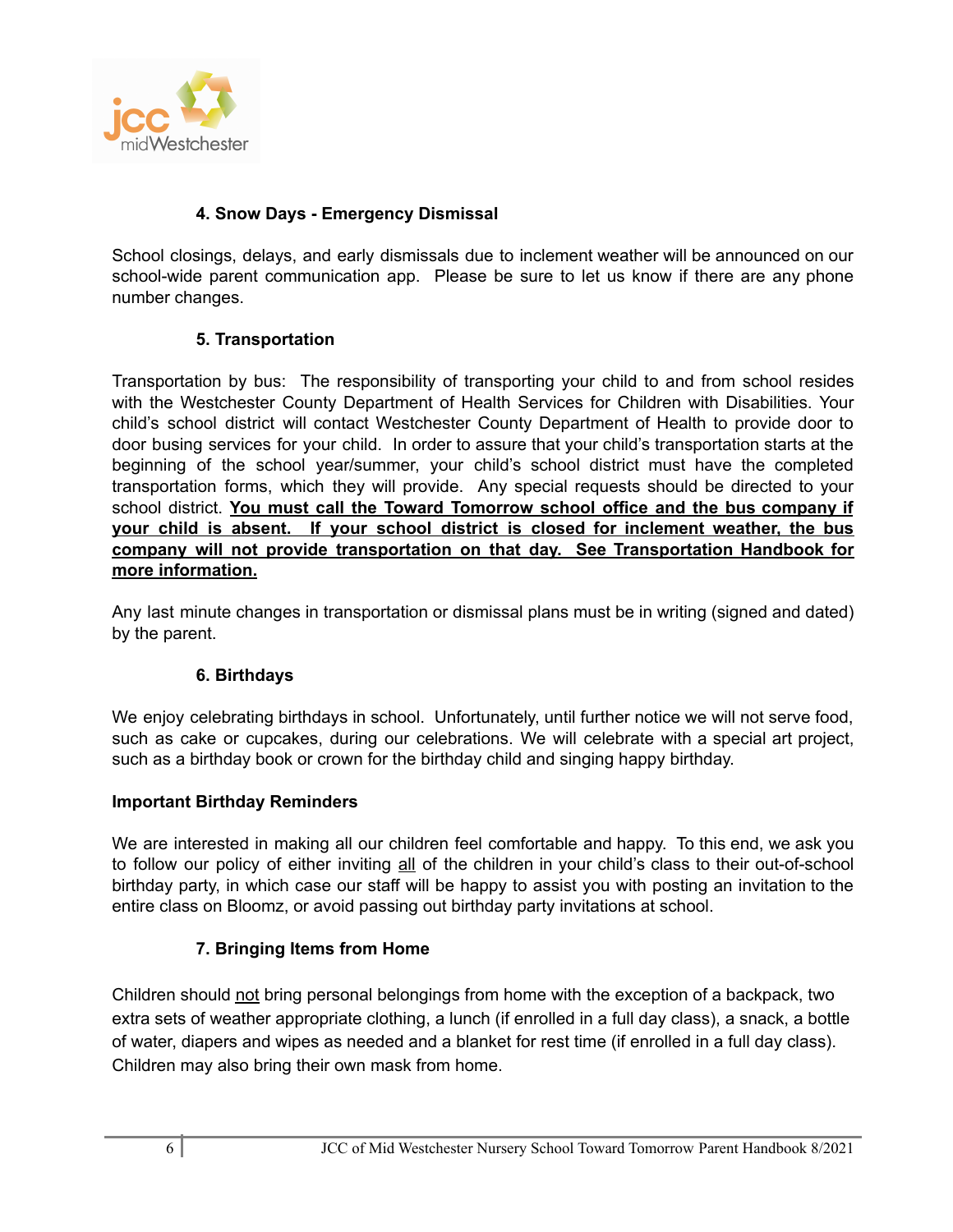

Extra clothing, diapers and wipes should be sent in on the first day of school and will be kept in a sealed bin, provided by the school, in each child's cubby. Blankets should be sent in on Monday and will be returned on Friday for laundering. Lunchboxes, snacks, and water bottles should be sent in daily and will be kept in each child's backpack when they are not in use. All items should be labeled with your child's first and last name. Please do not send toys, pillows, lovies, stuffed animals and other personal items to school.

#### **8. Change of Address**

Please inform the JCC of Mid-Westchester immediately **in writing** of any changes in your address, home or work phone number, or a change in the emergency number you have submitted. In addition, please inform us well in advance if you are planning to move.

#### **9. Clothing**

#### **Clothing at School**

All children's clothing (especially coats, jackets, snowsuits, hats, boots, mittens, and underwear) should be clearly marked with the child's name.

Please keep in mind that your child may use materials and have experiences that soil clothing. Your child should feel free to experiment with "messy" materials (paint, sand, water, etc.) and to engage in large motor activities (climbing, tumbling, rolling and jumping.) We want the children to be able to participate fully in the program, therefore, COMFORTABLE, STURDY, WASHABLE CLOTHING IS RECOMMENDED. Your child should wear clothing which is large enough and easy for your child to manage alone. Please do not send your child to school in jumpsuits or bodysuits, long skirts or long dresses as they can make climbing difficult. Also, please do not send in umbrellas.

#### **Shoes**

Sturdy comfortable footwear is important for your child's safety. Children need to wear sneakers or rubber soled shoes to school on a daily basis. Sneakers are necessary for gym days. Please do not have your child wear clogs, flip-flops, sandals, moccasins, loafers, party shoes or boots since they can cause slipping, tripping and stubbed toes. Dress shoes sometimes have very slippery soles and should not be worn to school unless they have composition or rubber soles.

#### **Winter Weather**

When the weather is cold, bring a jacket, snow pants, mittens/gloves and a hat. Make sure your child wears boots whenever there is snow. Playground snow melts slowly! Please be sure to send in sneakers when your child arrives in boots.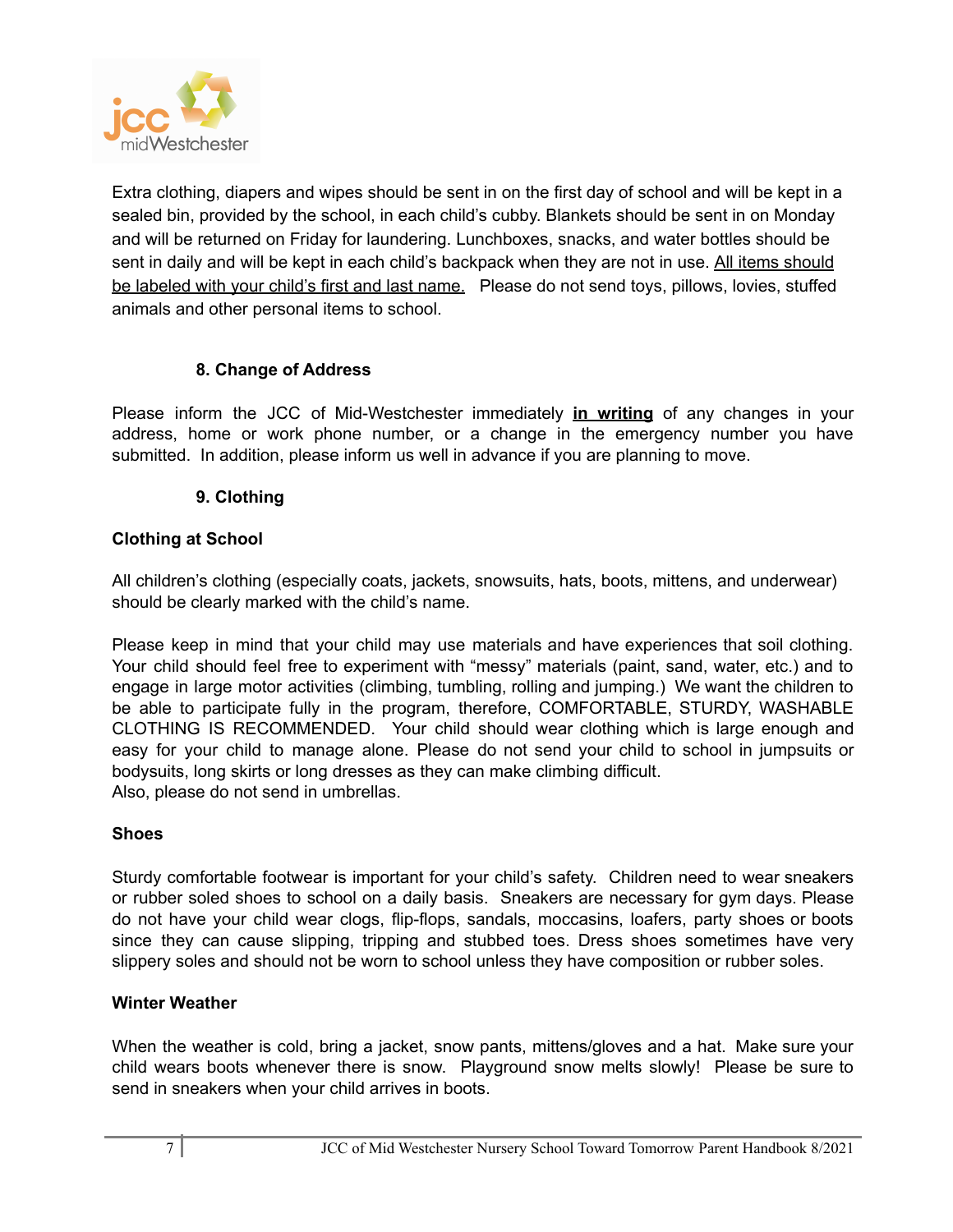

#### **Items to Leave at School**

We request that each child bring a complete set of clothing that fits and is seasonally appropriate (shirt, pants, underwear or diapers, socks) to be left at school in case the child needs a change of clothes. It is suggested that you check halfway through the school year that the clothes still fit and are suitable for the season. When wet clothing is sent home, please send back replacements the next day.

#### **Labeling**

**All children's clothing (coats, jackets, hats, boots, mittens, underwear, shirts, sweaters, pants, shoes, bathing suits and towels, etc.) should be clearly marked with your child's name.** We want to return each child's clothing every day. Please help us by labeling.

#### **10. Diapers/Toilet Training**

Teachers will work with children and parents as they are ready to toilet train. If your child wears diapers, please send in a package of diapers and a package of wipes labeled with your child's name. Your child's teacher will inform you when the supply is running low.

#### **11. Positive Behavior Intervention Supports**

It is the goal of our program to help children become happy, responsible, cooperative participants through positive and non-threatening teaching techniques.

Young children are just beginning to learn responsibility for their own actions and that what they do affects other people. It is our goal to guide them in continuing to develop this respect for themselves and others. It is our responsibility to give feedback and help them grow in respecting the rights and feelings of other people.

JCC of Mid Westchester Nursery School has a three tier, school wide positive behavior management system. Whenever possible, staff is expected to utilize this system to reinforce appropriate student conduct and teach alternatives to inappropriate student conduct.

Pre-schoolers need clear, consistent, reasonable rules and boundaries. They need to learn what is safe, what is allowed, and what is not allowed. In Tier 1 of our school wide positive behavior management system, behavioral expectations are specifically taught to students for every area of the building and reinforced by staff throughout the school day.

We ask all students to: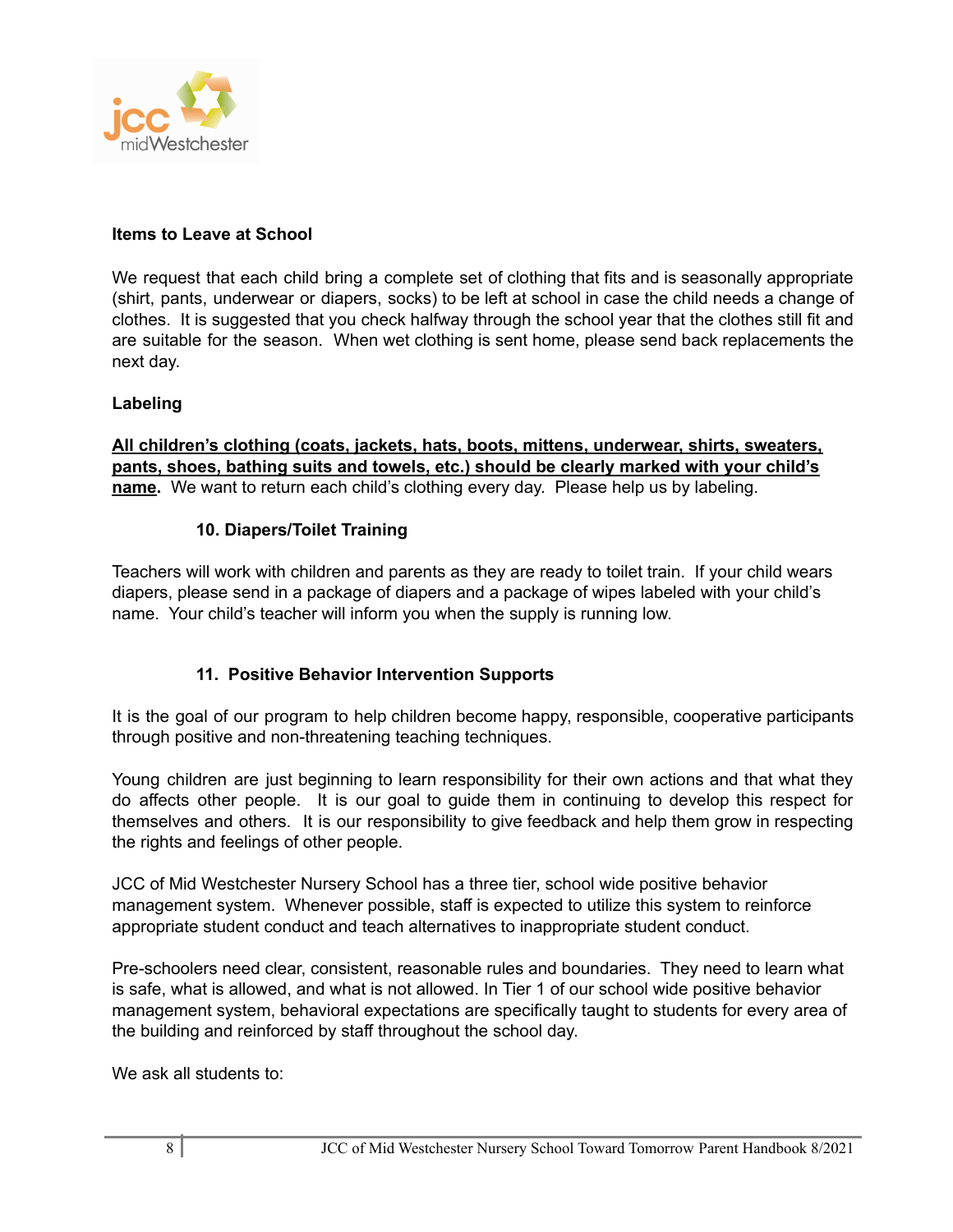



In the event that a student does not respond to Tier 1 of the school wide system, clinical staff will implement specifically designed positive behavior management tools to address that child's needs, such as a token system, in Tier 2.

In some isolated instances, if a child does not respond to Tier 2, clinical staff will conduct a Functional Behavioral Assessment in Tier 3. Once parental consent is granted, a team will be assembled to gather data on the child's specific interfering behaviors in an effort to identify the function of the behavior. Once the behavior is better understood, the team can design a child-specific behavior plan to address the interfering behavior. The behavior plan should consist of proactive and reactive strategies, as well as a replacement behavior. Behavior plans will be examined and revised as necessary throughout the school year to maintain their effectiveness. If necessary, an IEP program and/or service may be added or altered to address extreme behaviors. This may include requesting a one to one aide for a child or changing the program listed on the child's IEP.

Any on-going discipline concerns will be discussed with the child's parents to ensure a cooperative approach. Please feel free to discuss any questions or concerns with us.

#### **Time Outs**

We do not use "time out" as a punishment for negative behaviors. If a child participates in a negative behavior, such as hitting, we do present a consequence, such as removing the child from the activity he/she is participating in. We may also have a child, who is having difficulty regulating his/her emotions and actions, sit in the quiet area or go for a walk out of the classroom, until he/she can regain composure.

#### **Emergency Interventions**

Aversive techniques or corporal punishment are never permissible at JCC of Mid Westchester. An appropriate emergency intervention, such as a therapeutic hold, may be utilized in the event that a child exhibits an unexpected behavior that poses an immediate danger to others or him/herself. Examples of such behavior would include; running toward a parking lot or street, physically attacking another student, or physically attacking a staff member. Emergency interventions shall be used only in situations in which alternative procedures and methods not involving the use of physical force cannot reasonably be employed. Emergency interventions shall not be used as a punishment or as a substitute for systematic behavioral interventions that are designed to change, replace, modify or eliminate a targeted behavior. Any staff who may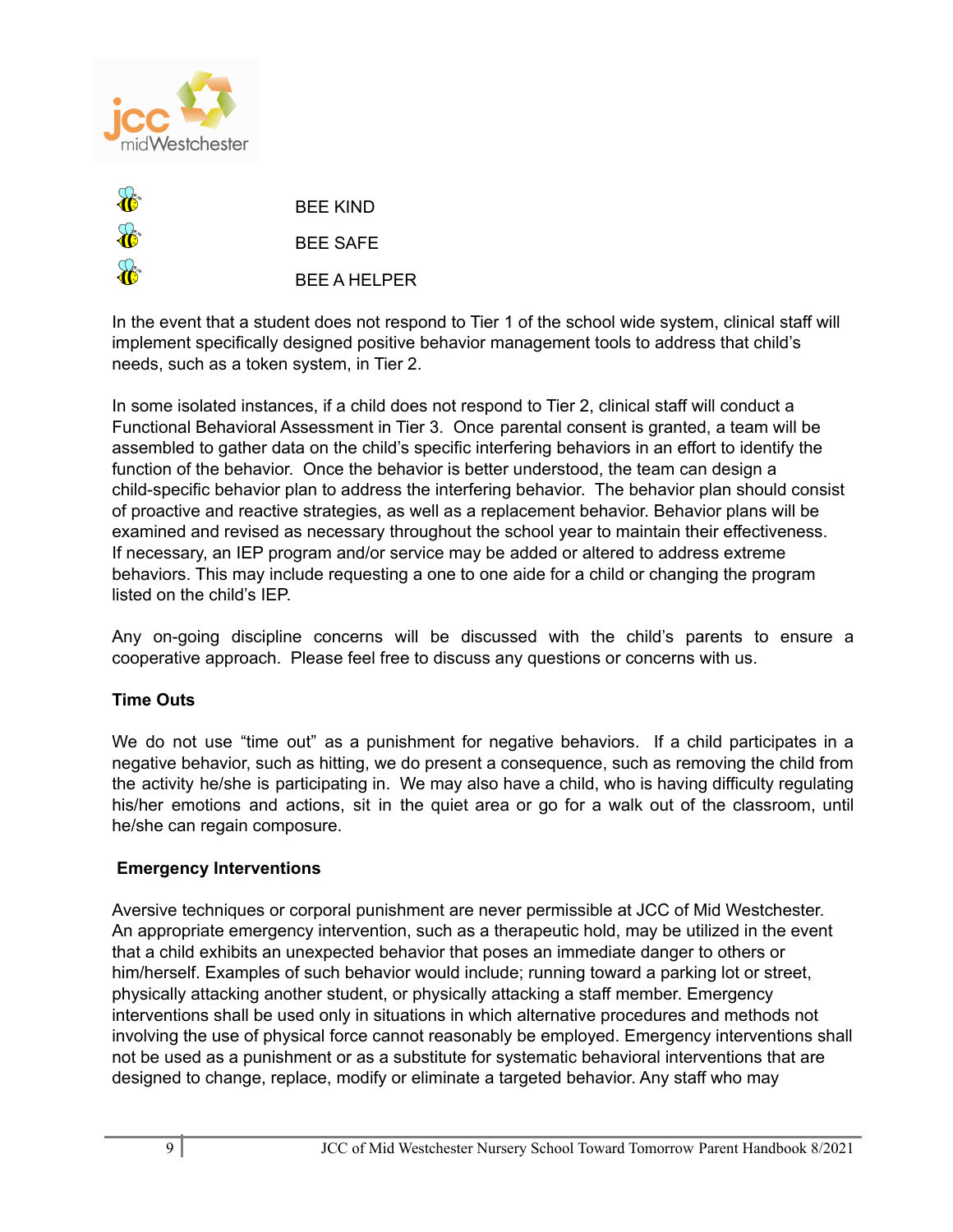

implement a therapeutic hold has been trained in doing so. Specifically, the Toward Tomorrow Staff receives annual training in the crisis management system, Handle with Care.

#### **Biting Policy**

Our program recognizes that biting is, unfortunately, not unexpected when young children are in group care and is often a normal pattern of development, especially for children who lack expressive language. We are always upset when children are bitten in our program, and we recognize how upsetting it is for parents/guardians. Our program does not focus on punishment for biting but on effective techniques that address the specific reason for biting and decrease opportunities for recurrence. When biting occurs, we have four main responses:

- 1. The biter is immediately removed from the activity.
- 2. Care for and help the child who was bitten.
- 3. Help the child who bit learn other behavior to replace biting, such as using words.

Our teachers express strong disapproval of biting. They work to keep children safe and to help the child who bit learn different, more appropriate behavior. When there are episodes of ongoing biting, we develop a plan of specific strategies, techniques and time lines to address it. Our policy is to never disclose the name of the biter or child who has been bitten.

#### **12. Emergencies**

#### **Emergency Evacuation Plan**

We practice fire drills at least monthly and lockdown drills four times a year. Children are taught in advance what to expect. If the building must be evacuated, we will adhere to the following procedures.

#### BUILDING EVACUATION GUIDELINES AND PROCEDURES

These guidelines and procedures are designed to ensure for an orderly, safe and rapid evacuation of the building in the event of an emergency.

- **A.** Circumstances Warranting Temporary Evacuation
	- 1) Fire alarm bell sounds –Children follow designated exit route noted on map in classroom. Program director checks all classrooms/bathrooms for lingering students before joining classes outside.
	- 2) Children go to a designated gathering site outside. Teachers count the number of students.
	- 3) Administrative Staff notify teachers when students can re-enter the building.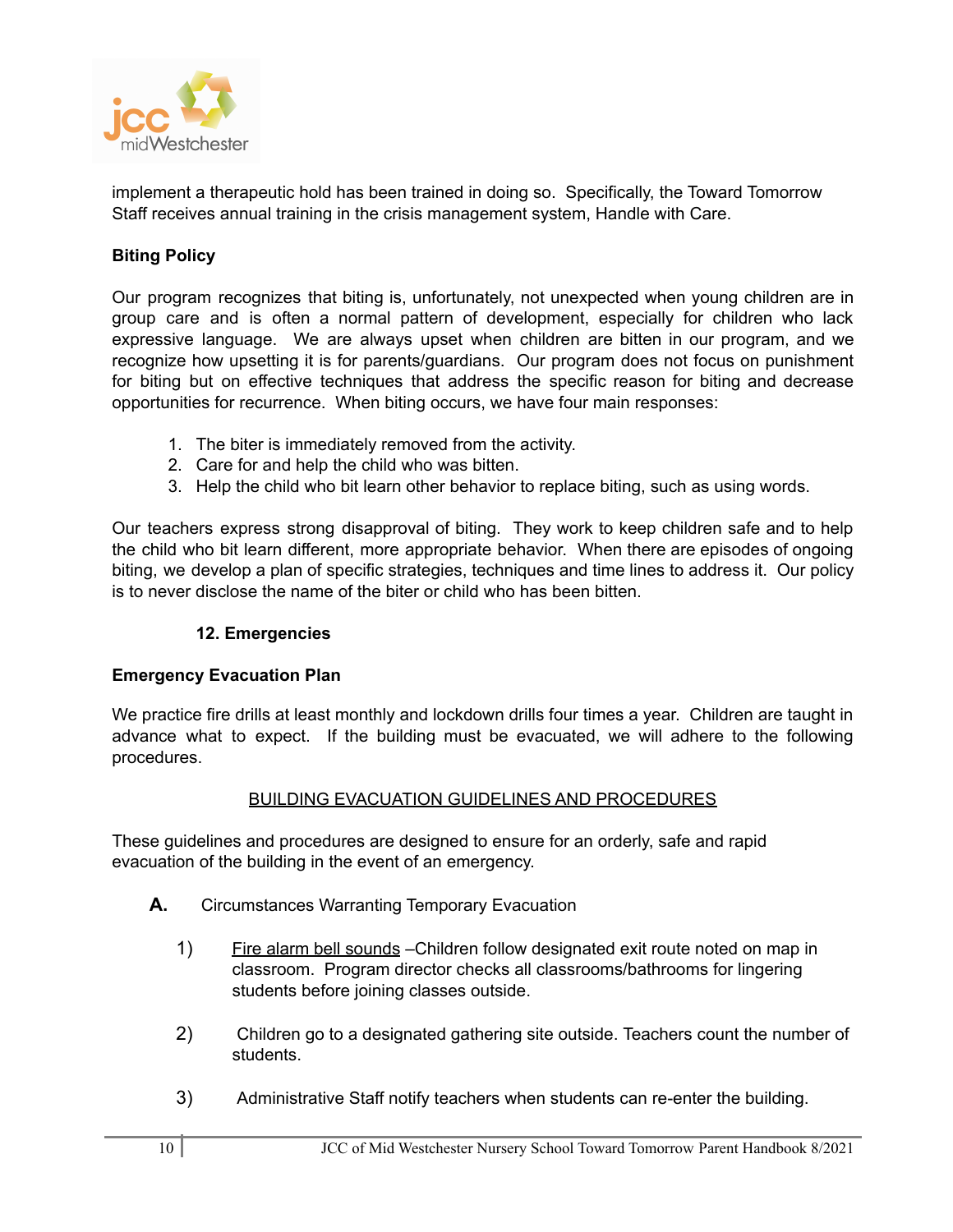

**B.** Circumstances Warranting Evacuation to Alternate Site

If the building must be evacuated in the event of fire, upon receipt of a telephone bomb threat, or as otherwise appropriate under the circumstances, we will adhere to the following procedures.

- 1) Fire alarm bell sounds Announcement made: "NOT A DRILL. EVACUATE BUILDING AND PROCEED TO SCARSDALE AMBULANCE". Children follow designated exit route noted on map in the classroom. Program director checks all classrooms/bathrooms for lingering students before joining classes outside.
- 2) Children go to a designated gathering site outside. Teachers count the number of students and report the total number to administrative staff.
- 3) Administrative Staff notify teachers when to start walking to the Scarsdale Ambulance Corp. (5 Weaver St. Scarsdale, NY)
- 4) Teachers will keep calm and walk steadily on sidewalks, counting the children often and following traffic laws.
- 5) A police escort may be available to assist in crossing Weaver St, but in the event that a police escort is not available, a staff chain will be made to allow safe crossing. Upon entering the facility, each class will be escorted to a common meeting room, form a circle and have a recount.
- 6) The Administrative Staff will send a school wide email/text blast to parents notifying them of pick up procedures.
- C. Circumstances Warranting a Lock Down/Shelter in Place
	- 1) Lock-Down Announcement Made: "INITIATE LOCK-DOWN PROCEDURES." 911 is called.
	- 2) Teachers look in the hallway and accept students or adults who are close by if appropriate. Teachers grab emergency bag, lock classroom doors and windows, close blinds, turn off lights and gather children on the floor away from the door or windows, instructing them to be quiet.
	- 3) Teachers take attendance and account for all adults or students taken into the room.
	- 4) The staff and teachers remain quiet and in place until law enforcement or another safe individual, such as the evacuation manager, to open the door to the room and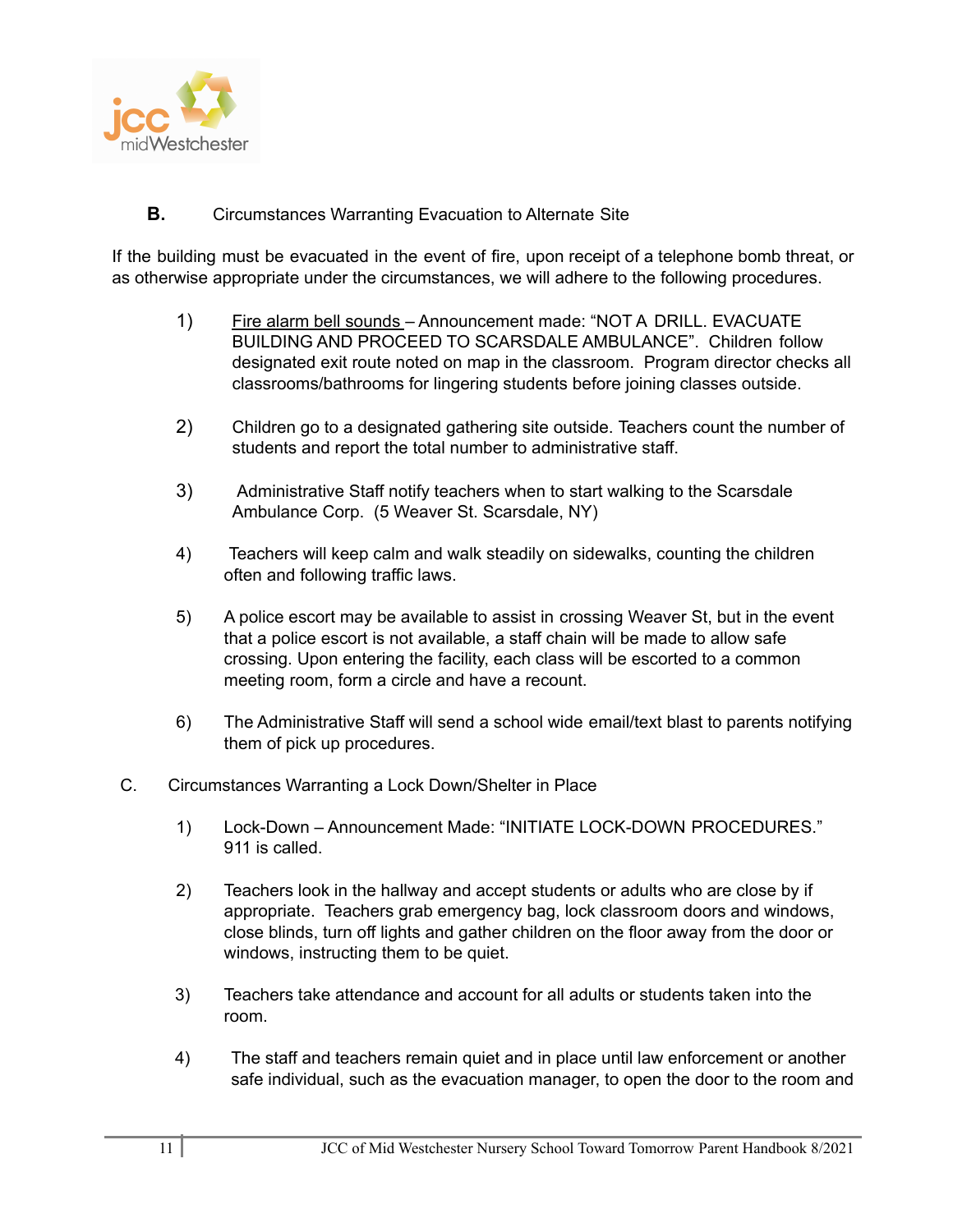

announce the lock-down (shelter-in-place) is over. Teachers do not open the door, even if the person knocking identifies themselves.

#### **Emergency Notification**

In an emergency, other than described above, we will call the designated emergency contact number on the Emergency Card. If we cannot reach that person, we will then call the other people on your list in the order you specified. Please make sure the people on your list know that they have been designated to make decisions concerning your child in an emergency.

It is imperative that the information listed on the Emergency Card be kept current. It is suggested that non-driving caretakers be left emergency taxi fare. Our office must be notified of any changes.

#### **13. Food**

We will not be providing any food during the school day. It is the parent's responsibility to send in a snack and a reusable water bottle daily, as well as lunch if the child attends one of our full day classes.

#### **DUE TO FOOD ALLERGIES, NO PEANUT BUTTER OR ANY PEANUT PRODUCTS CAN BE BROUGHT IN FOR LUNCH OR SNACK.**

All food brought into the JCC should be in compliance with the JCC of Mid-Westchester dietary rules. However, we recognize that some children that attend our school have a limited repertoire of foods they will eat. If possible, follow these guidelines when preparing your child's lunch to be eaten at the JCC:

- 1. No milk, cheese or butter if there is meat or poultry in the lunch.
- 2. No ham or pork of any kind.
- 3. No shellfish, e.g., shrimp, clams, lobster.
- 4. Many of the Sunshine's, Freihofer's, or Entenmann's brand cookies and crackers are acceptable and follow dietary rules.

Below are some suggestions of foods which children may want to bring for lunch:

- Bread or crackers with cream cheese/jelly
- Yogurt
- Fresh fruits
- Fresh vegetables
- Cheese sticks
- Tuna fish or salmon
- Egg salad
- Hard boiled eggs
- Celery with cream cheese inside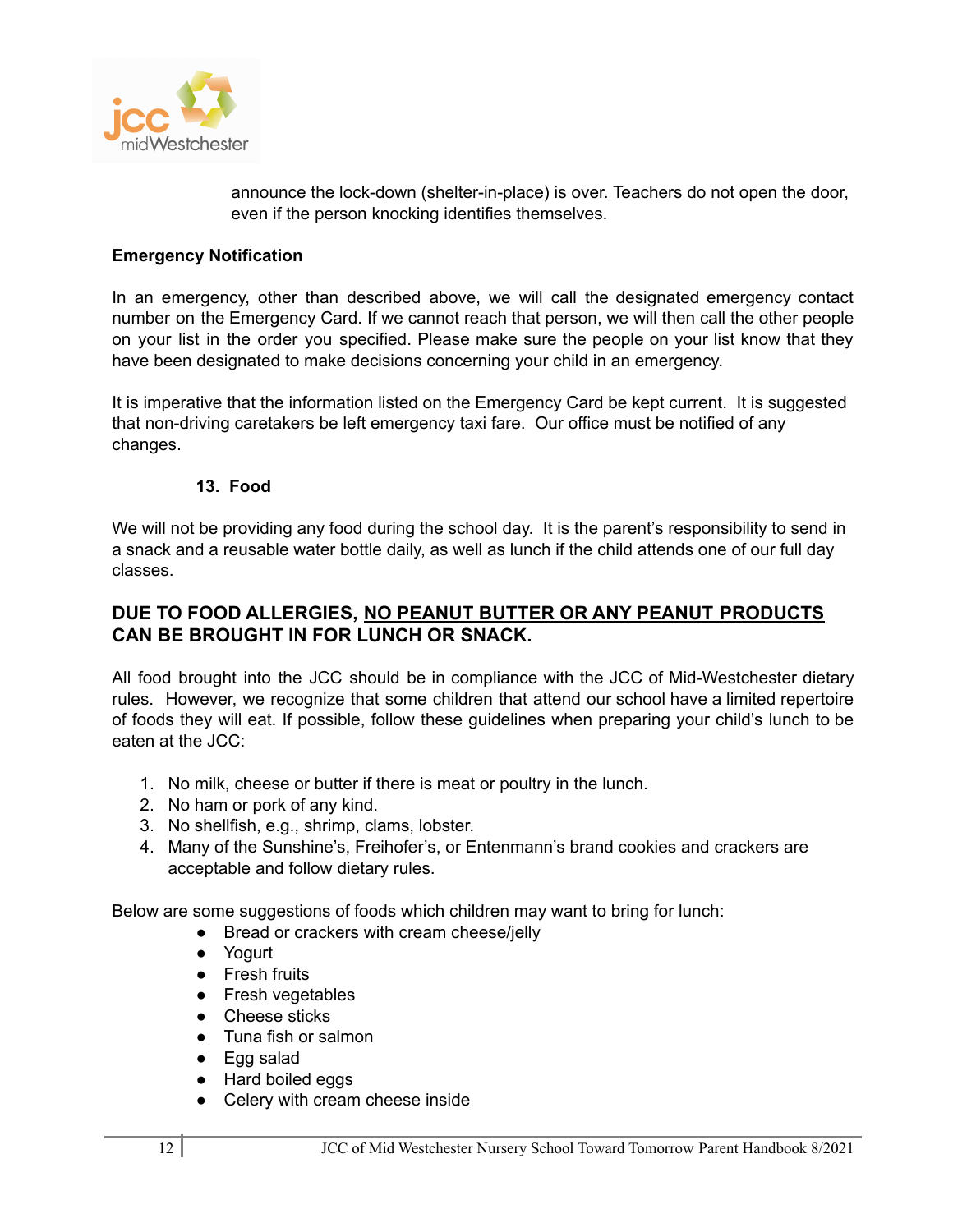

- Raisins
- Cottage cheese
- Juice or milk pack
- Pretzels
- Cookies
- Cold, cooked chicken nuggets or cutlets.
- Luncheon meats (bologna, salami, or poultry)
- Cold spaghetti
- Cold pizza bagels or grilled cheese sandwich

Exceptions will be made on an as needed basis.

#### **School Policy on Nuts**

In response to children's increasing peanut allergies, our school is peanut aware and classrooms strive to be peanut-free environments. Peanut products are avoided throughout our school program. We ask your cooperation when sending in food. Please read food labels carefully when sending in lunch or snacks. If sending a soy butter sandwich for lunch, please label "soy butter" as it looks like peanut butter.

Our building is a multi-use facility and we do our best to avoid peanuts in the environment. This may not always be possible due to circumstances beyond our control.

#### **14. Holidays**

Our nonsectarian environment introduces children to a wide variety of multicultural experiences. Celebrations incorporate activities in art, music, story, dance and creative movement. We often celebrate the sentiment of the holiday rather than the holiday itself. (ie: friendship/love instead of St. Valentine's Day)

#### **15. Outdoor/Indoor Gross Motor Play**

Daily outdoor/indoor gross motor activity is very important for young children and is planned whenever possible. Fresh air and movement is something that each child needs daily for general well-being and healthy development. Weather permitting (at the discretion of the teachers and the director) the children will play outdoors each day. All children who are well enough to be at our program are well enough to go outdoors.

Parents can help their children enjoy this time outdoors by making sure they are dressed for the existing weather conditions. In winter this includes boots, warm coat, sweater, snow pants, hats and mittens. When weather prohibits outdoor play activity, each class will use the indoor play area at specific, designated times.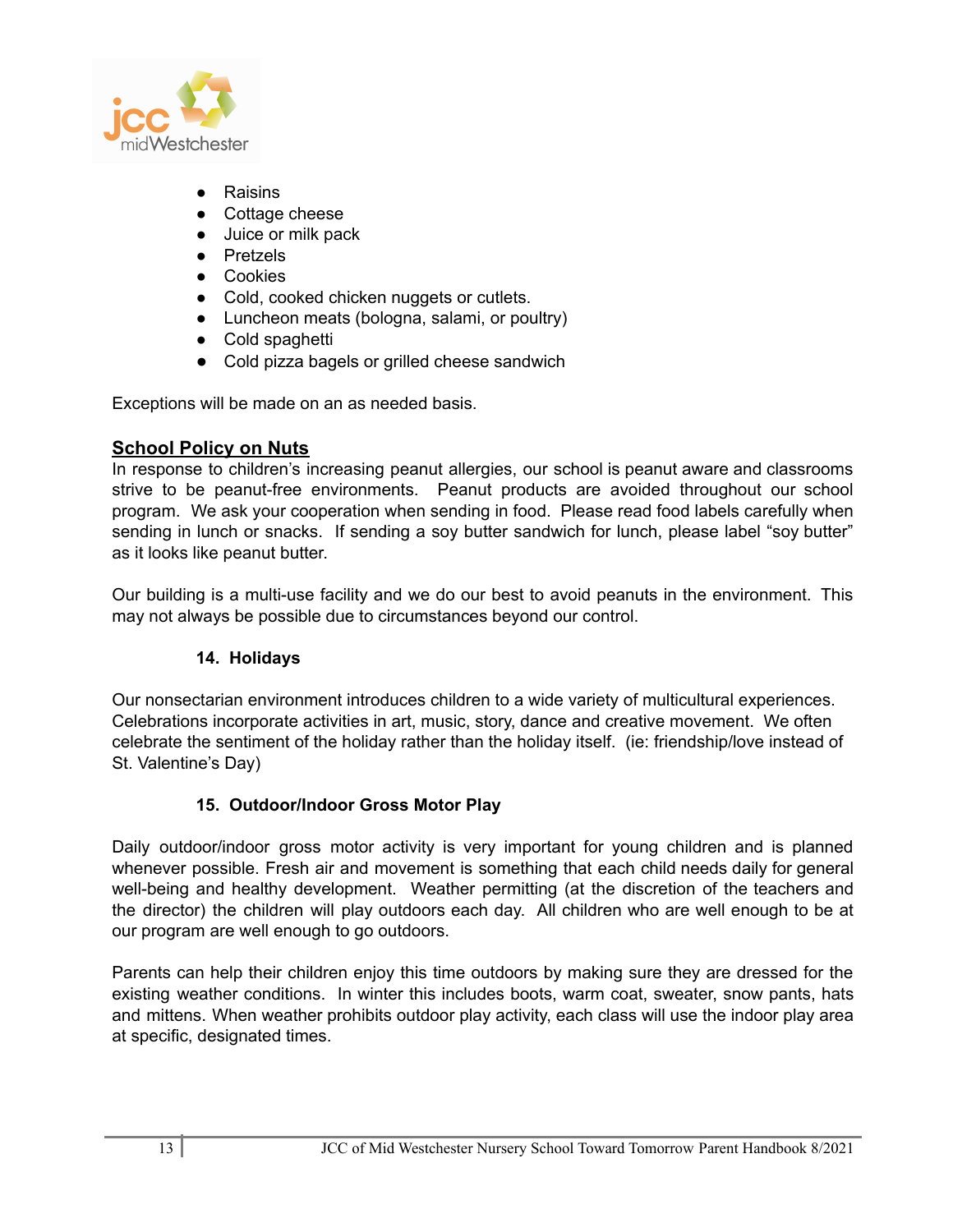

#### **16. Playground**

The JCC Playgrounds will be open for Early Childhood Center use during the school hours 9:00 am - 3:00 pm. Our playgrounds are not for use by parents and their children unless given permission to do so.

#### **17. Photos**

We will ask for your permission (in writing) to include your child in photos/videos done as part of our program.

#### **18. Safety and Parking**

Parking lots are a source of danger for young children. Enter and leave the parking lot with extreme caution. Be on the lookout for children and adults. Always hold your child's hand when going to and coming from an automobile. Do not let your child run ahead of you. He/she might inadvertently run behind a car that is just starting to back out. Please do not stand in the parking lot conversing with other adults unless your child is seated safely buckled in their car seat.

#### **FOR THE SAFETY OF YOUR CHILDREN, PLEASE PARK IN THE DESIGNATED AREAS ONLY. LEAVE ALL THE FIRE LANES AND HANDICAPPED PARKING CLEAR.**

#### **19. Separation**

Helping each child to separate is an individual process. We help both parents and children to feel comfortable about a new school experience as they build a relationship with the teachers. We try to be sensitive and caring about everyone's needs and feelings. This year is particularly difficult because parents will not be allowed in the building and must therefore separate at their car or when putting their child on the bus. All of our staff have experience with the process of separation. Please feel free to discuss with them your concerns and, in turn, trust their knowledge and judgment. Teachers and parents/caregivers work together to create a happy transition from home to school.

#### **20. Specials**

Specials, such as music, gymnastics and swimming will be provided during the school day. We will be providing music outdoors under our tented area at the beginning of the school year. As the weather gets cold, we will move indoors and follow CDC regulations for social distancing. Swim and gymnastics will be provided in the fall as well. Masks and social distancing whenever possible will be required during gymnastics. Swim instructors will wear face shields, but masks will not be required due to the nature of the activity.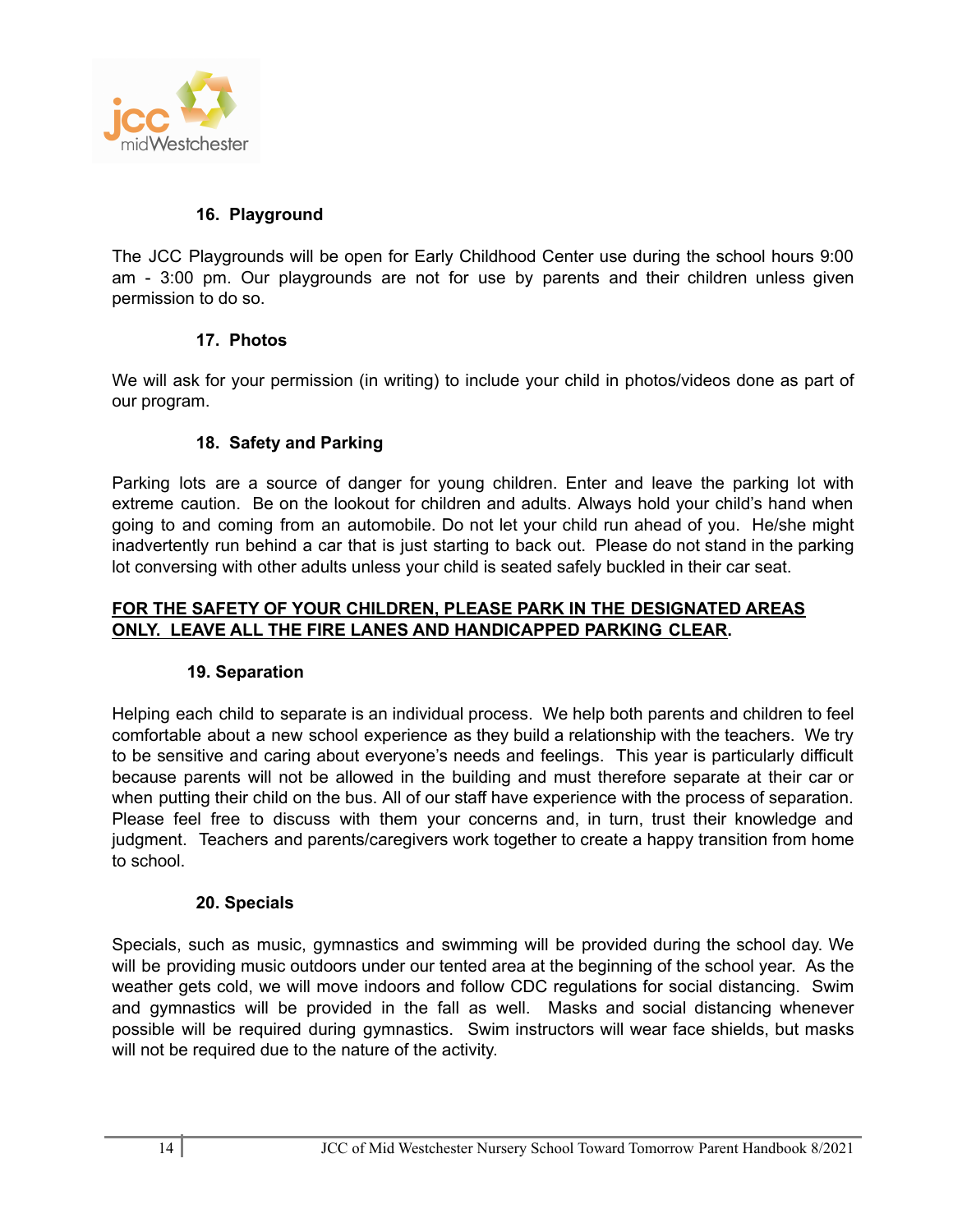

#### **21. Swim**

Swim will be provided in our heated indoor pool. If your child participates in swim sessions, the following items should be sent to school each time he/she goes swimming: bathing suit, towel, and bathing cap if it can be tolerated (long hair should be secured in a ponytail). Please make sure all items are clearly labeled with your child's name. If your child is not potty trained please also send in swim diapers.

The pool is staffed with Certified Lifeguards. In addition, children are taught by a Certified Water Safety Instructor and staff will be both on deck and in the water to supervise the children during swim periods. Our swim program follows American Red Cross guidelines and all children wear floatation devices.

On swim days, please dress your child in clothing that he/she can easily manage (pants or sweats, wide-necked shirts, loose fitting clothing). Everything should be labeled with your child's name. If your child cannot go swimming for any reason, please send a note explaining the situation. It is important to send a bathing suit to school even if your child is hesitant about swimming. Knowing the situation, the teacher will take the opportunity to work more closely with the child near or on in the water, helping to overcome his/her discomfort.

#### **B. PARENT COMMUNICATION and VISITS**

#### 1. **Parent Meetings**

Before school begins, a virtual orientation meeting for parents will be held in the evening. At this meeting, parents will review the parent handbook and code of conduct. This is an important introduction to your child's school experience and we strongly encourage you to attend.

"Back to School Night" is scheduled early in the school year at which time your child's teacher will discuss the classroom procedures, plans and activities. It is not yet determined if this event will be virtual or done with social distancing guidelines in place.

#### **2. Bloomz Application**

You will receive an electronic invitation to join the Bloomz Application to communicate with your child's teacher and therapist(s). This will be used to communicate general classroom news, private messages from your child's teacher or therapists, and information from the administrative staff. You will also receive information regarding weather related school closings or delays and changes to our "COVID plan" in this manner.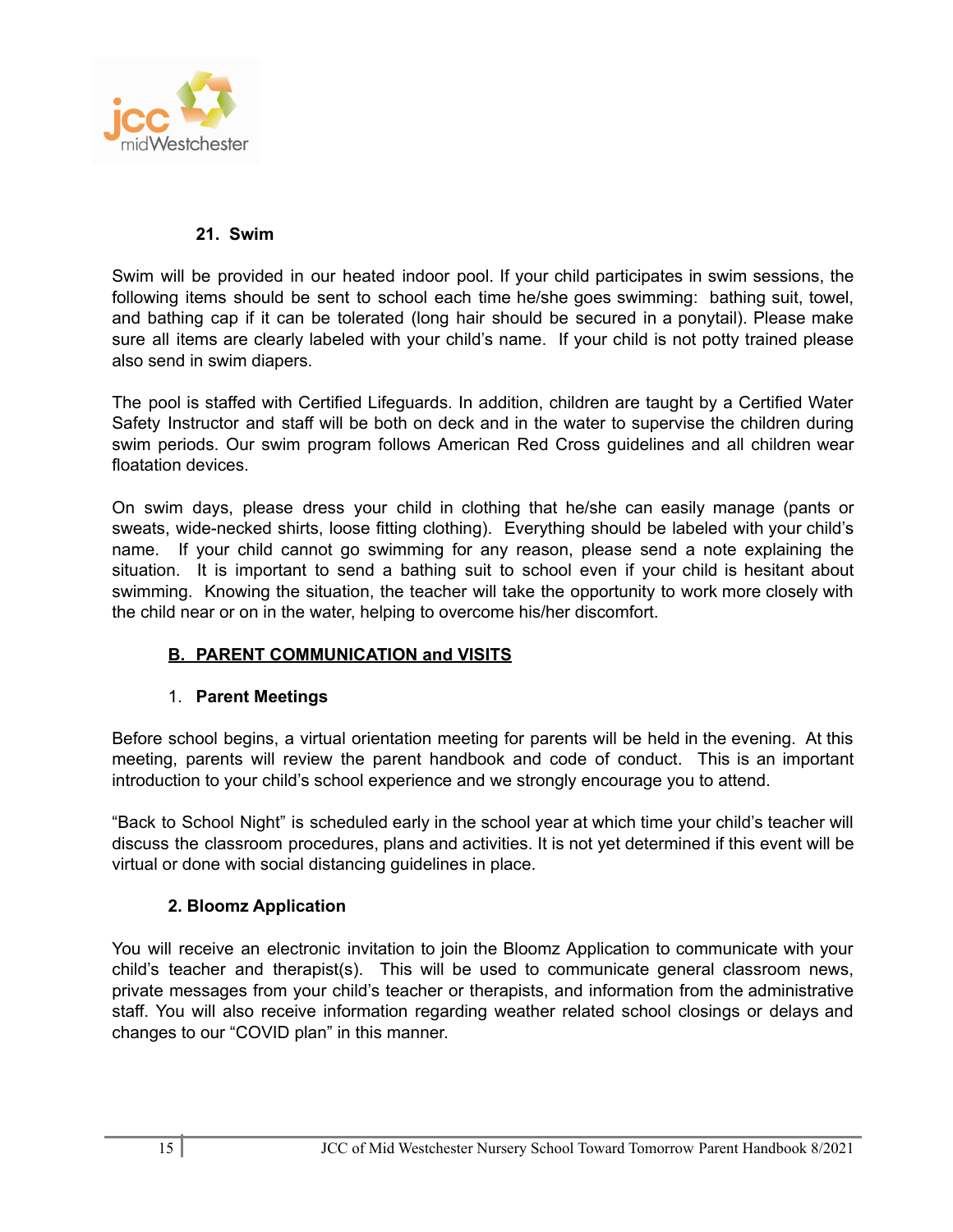

#### **3. Notices**

Please check your child's backpack daily for notices sent home. If notices include a "tear off," please return this to school as soon as possible.

Please relay all messages **in writing** (not verbally to the bus driver or your child's teacher).

#### **4. Parent/Teacher Association (PTA)**

Our school has active Parent/Teacher Associations (PTA) which sponsor a variety of events throughout the year. These events help enhance our children's classroom experience, foster relationships between parents and teachers and maintain the sense of community that makes our preschool such a warm and inviting place.

The Parent/Teacher Association relies heavily on parent volunteers to make its events successful and urges parents of all Early Childhood children to become involved. There are numerous opportunities to contribute – from being a class parent to chairing an event, joining a committee or just helping out when you can. Parent Teacher Association meetings are held frequently throughout the year and provide an easy way to get involved and voice your ideas, feedback and suggestions.

#### **5. Parent/Teacher Conferences**

There are two parent/teacher conferences each year, one in the fall and one in the spring. It has not yet been determined if these meetings will occur virtually or in person. Conferences are a time when parents and teachers share their understanding of the children, in order to work together in each child's best interest. If possible, it is suggested that both parents attend the conferences. Please check the school calendar for dates and school closures due to conferences. This is a time to share information, concerns, and problems. It is an opportunity to discuss your child's adjustment and progress, and to exchange ideas about your child's activities at school and at home. Parents and teachers form a partnership to create the best environment for each child. Teachers will make appointments for the scheduled conferences with each family.

If parents or teachers feel the need to discuss an issue prior to a scheduled conference, arrangements will be made right away. Call or speak to your child's teacher or the director to facilitate such a meeting.

#### **6. Messages to Teachers**

Parents may call the school office to arrange for a phone conference with a teacher or therapist. A notice of your call will be delivered to the teacher before the end of the school day. Teachers will return phone calls made to them by parents as quickly as possible. Please do not telephone teachers at their home.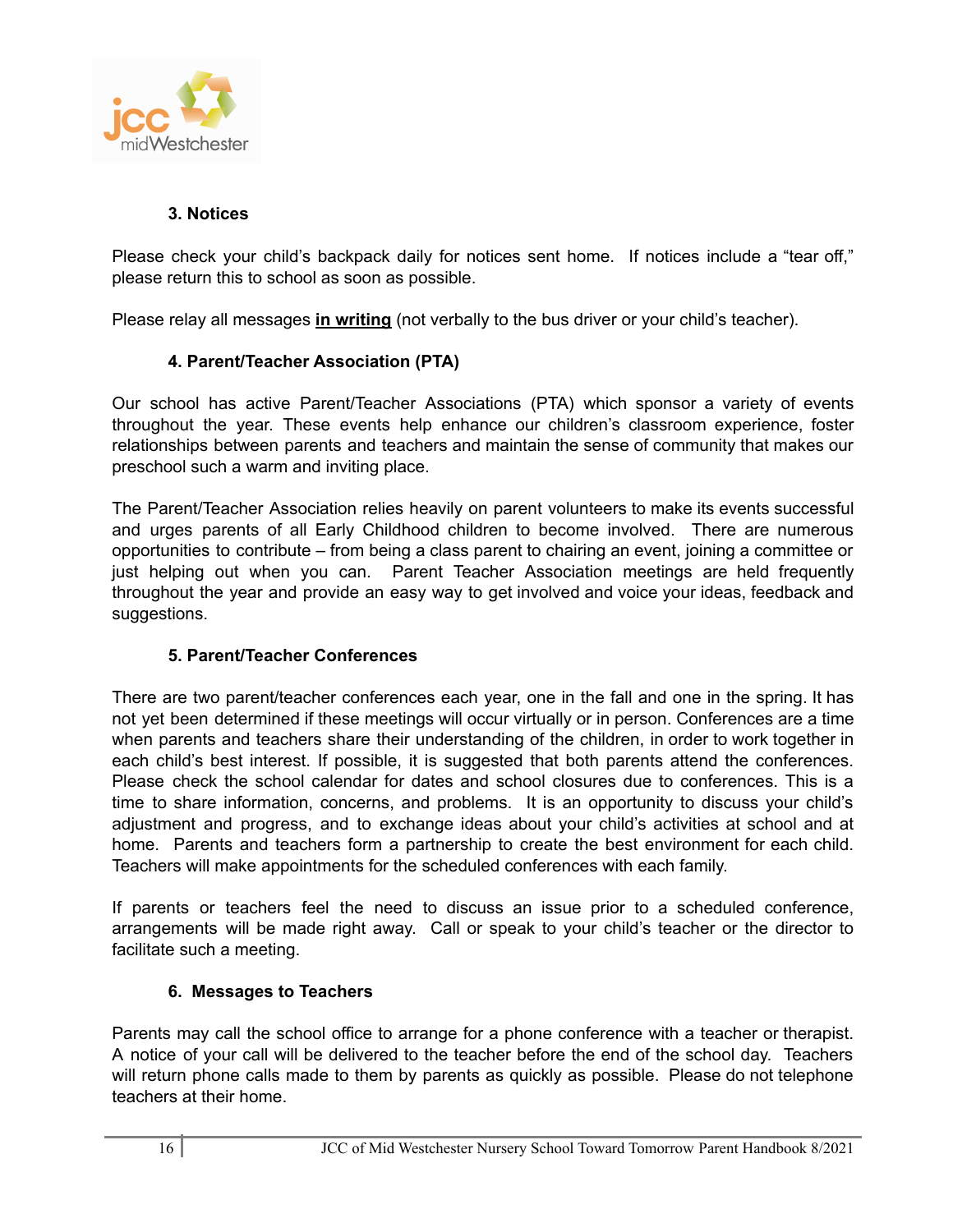

#### **7. Class Parents**

In previous years, we have had class parents. As the year progresses we will determine if this voluntary role would be a safe means of assisting teachers with classroom happenings.

#### **8. Family and School Together**

Unfortunately, until further notice we will not be able to host family events or activities during school hours. Any large gatherings, such as parent meetings will be held virtually until further notice.

#### **9. Parent Visits**

Parent visits are not permissible at this time.

#### **10. Parent Workshops**

The development of the family as well as the child is important to each child's progress. The philosophy of our Early Childhood Program includes addressing some of the issues and concerns of parents by providing workshops. These workshops will be virtual and may be led by a professional facilitator or an invited speaker. Topics of special interest to our parents will be the focus of our parent workshops.

#### **11. Visitors Policy**

A visitor is anyone who is not on staff at the JCC. Visitors will be kept to an absolute minimum. All visitors are required to sign-in at the school office and complete a health screener.

#### **C. HEALTH PROCEDURES**

In addition to the health and safety protocols outlined in our COVID plan, specifically the use of PPE, social distancing, hygiene protocols, and cleaning and disinfecting procedures, the following heath procedures must be adhered to.

#### **1. Physical Examination**

#### **Please note: Your child will not be permitted to begin school unless an up-to-date Medical Form and an Emergency Card are on file in the Early Childhood Center Office.**

New York State regulations require that parents submit a Medical Statement to the school yearly for every student. Please forward a copy of the annual report to the school. You will be contacted by our office to obtain a new Medical Statement if it expires during the school year. If not provided in a timely manner, the child will not be permitted to return to school until it is obtained.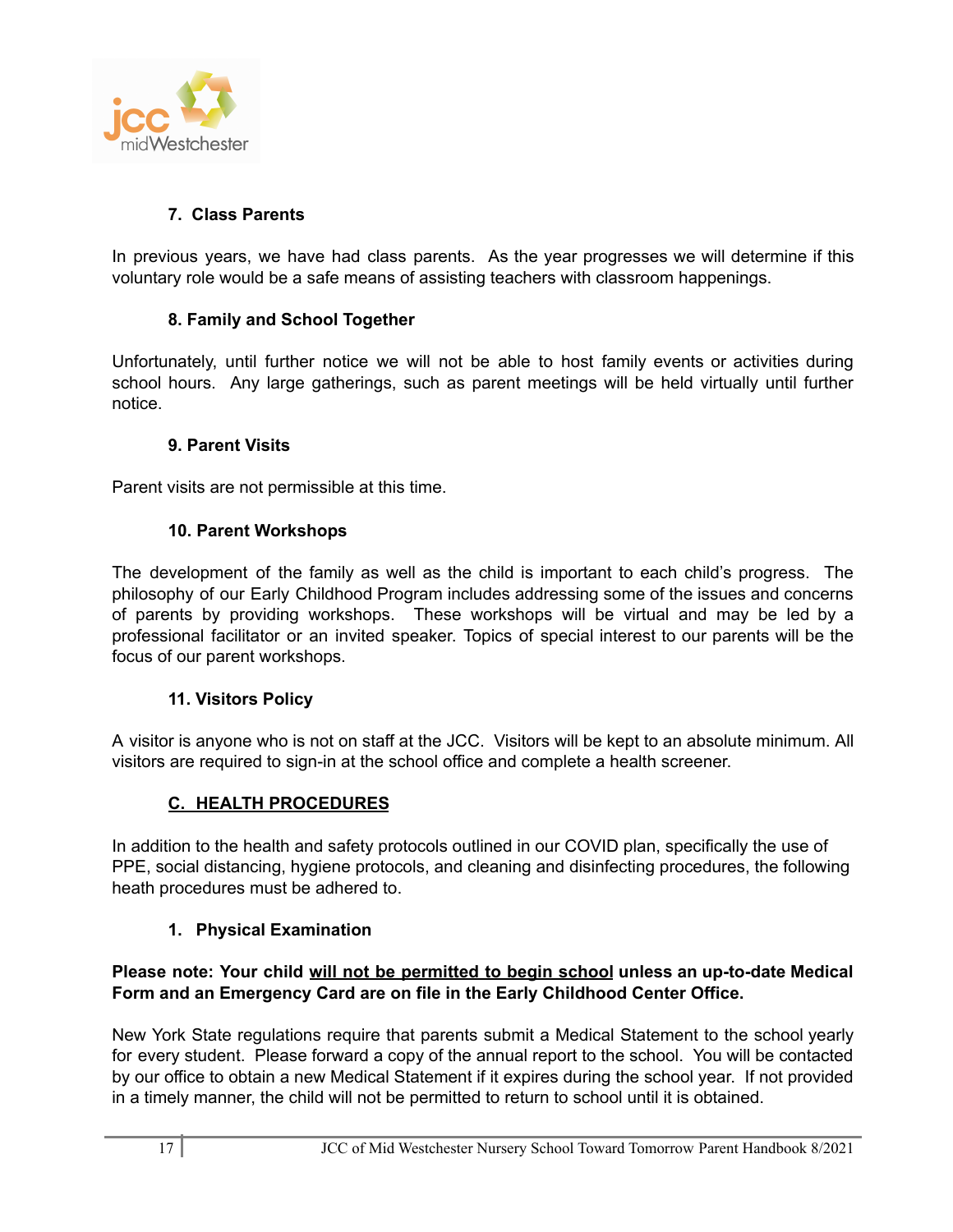

For the health, safety, and welfare of our community every child upon enrollment into the JCC Early Childhood program must follow the New York State Department of Health vaccination requirements. Documentation of compliance with these requirements shall be provided to the JCC Early Childhood office for all children upon entry to the school. This follows the standards and policies of the American Academy of Pediatricians, the Centers for Disease Control, the American Council of Immunization and Prevention and the New York State Department of Health. From the first day of enrollment children must have the proper documentation from a family physician that is signed and dated that they are up to date on their immunizations and physical exam (within one year of start date). If your child has a medical exemption to immunization, a signed statement of such is required to be submitted by your physician for approval by our Health Care Consultant. If you have any questions or concerns, please contact the Director of your child's program.

#### **2. Health Check**

In addition to the COVID health screening questionnaire, which must be completed daily online by the child's parent, a routine health check, including temperature taking, is conducted each day upon arrival at school. Children who arrive in school with obvious symptoms of an illness or who develop symptoms during the school day, will be sent home at the discretion of the school nurse or program director. If COVID symptoms are present, the child will be brought to our "quarantine room." The child's parent will be notified to come to school and take his/her child home immediately. If either parent cannot be reached, the person the parent has listed on the Emergency Card will be called. Please be sure that these people are local and often available. If there is a caregiver at home who does not drive, please leave taxi money in an envelope for any emergency. Parents are urged to cooperate with our efforts to safeguard everyone's health.

#### **3. Illness**

Your child must be kept home or will be sent home for the following:

- o Fever of 100 degrees or higher
- o Chills
- o Cough
- o Difficulty breathing/Shortness of breath
- o Heavy nasal discharge (green or yellow mucus from nose)
- o Muscle Pain
- o Sore Throat
- o Headache
- o Lost of Taste or Smell
- $\circ$  Rash, sores, flushed appearance, clamminess, pale complexion other unusual conditions of the skin
- o Diarrhea
- o Vomiting
- o Any contagious disease or condition such as: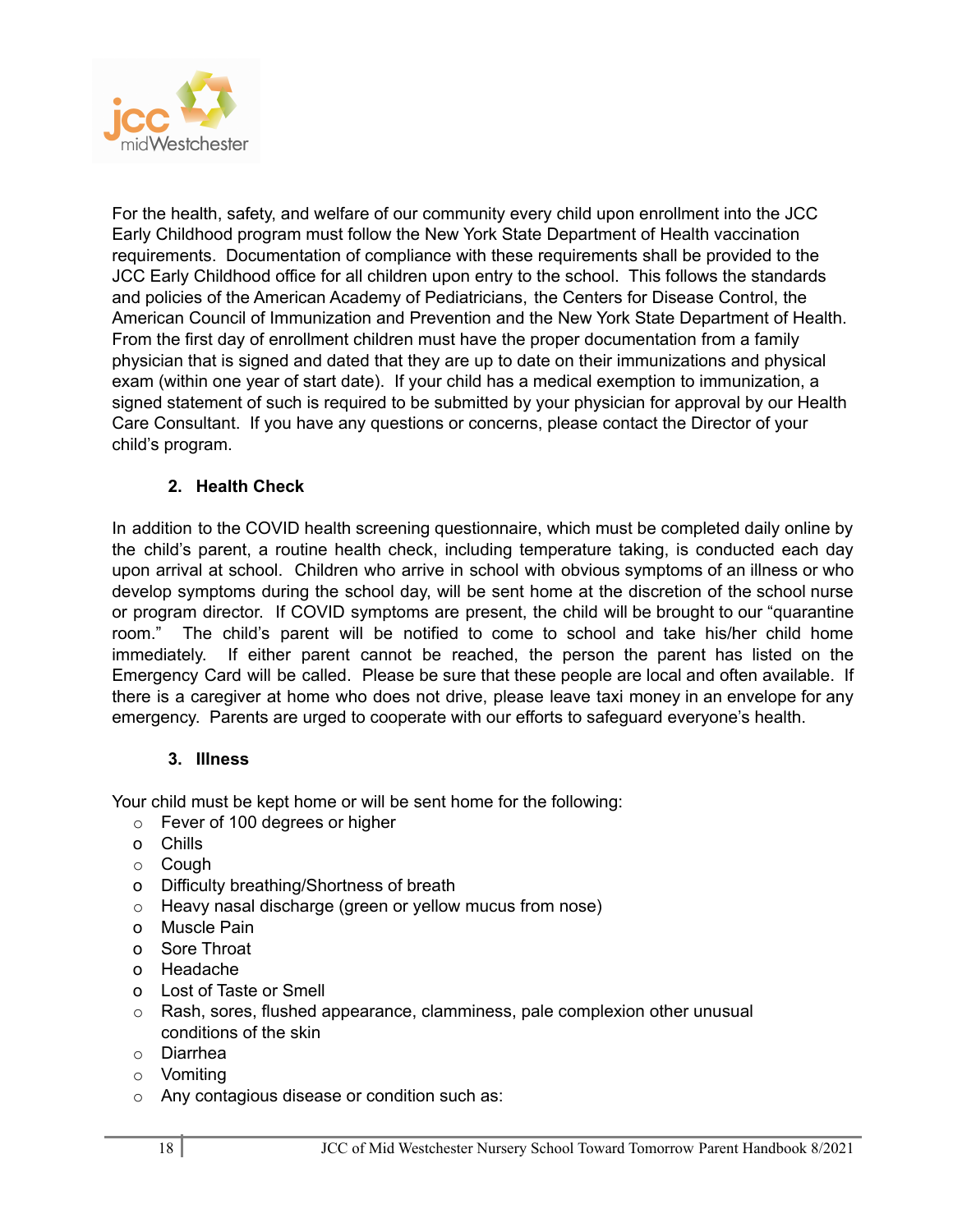

| Conjunctivitis (pink eye)<br>Head Lice | <b>Hepatitis</b><br>Influenza | Impetigo<br>Chicken Po |
|----------------------------------------|-------------------------------|------------------------|
| Strep Throat                           | <b>Scarlet Fever</b>          | Coxsackie              |
| Pinworms                               | Roseola                       | COVID-19               |

cken Pox sackie Virus

You must notify the school **immediately** if your child has any contagious disease or condition, especially COVID-19. Your child may return to school when he/she is no longer contagious. A physician's note is recommended in most cases. You will be notified if a doctor's note is required. Children must be fever free, without the aid of medication, for 24 hours before returning to school. We will notify, in writing, the parents of any child who has been exposed to any communicable disease.

If your child is diagnosed with COVID-19 he/she may not return to school until the following criteria have been met:

• A doctor's note clearing him or her to return to school due to negative results from a COVID test

AND

● It has been at least 10 days since the individual first had symptoms

AND

• The child is symptom free and fever free for three days.

The school reserves the final right to send any child home, if in its judgment, the safety and health of other children might be affected.

#### **4. First Aid**

Minor first aid will be given in school by our school nurse and the parent will be notified with a phone call and/or a written accident report. In an emergency, if the parent cannot be reached, the child will be taken to Montefiore New Rochelle Hospital, 16 Guion Place, New Rochelle, NY 10801 and the family pediatrician will be notified.

#### **5. Insurance**

Each child is protected by accident insurance during school hours.

#### **6. Allergies and Medical Information**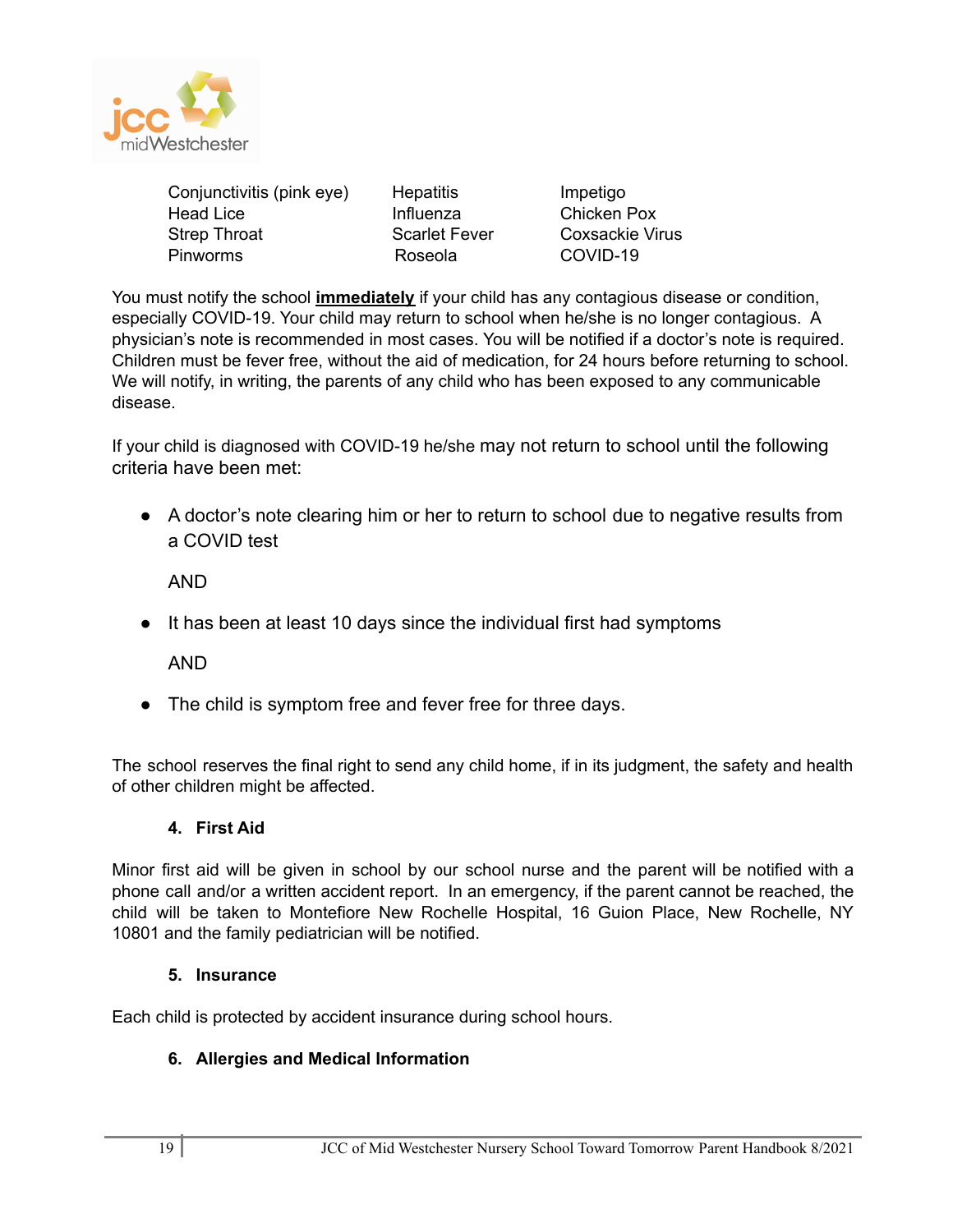

If a child has medical issues such as asthma, allergies including food, special diet, diabetes, etc., the school requires a medical release form be filled out by the parents before school begins. It is vital that the staff be informed of any short or long-term medical condition that may affect your child during the school day.

#### **7. Medication**

Except in the case of immediate life-saving medical emergencies, i.e. diphenhydramine (i.e., Benadryl) and Epi-Pen, Jr, staff members are not permitted to give medications of any kind to children. In the event that a child needs to take medication during school hours, our nurse or in her absence, a MAT (Medication Administration Trained) staff member can administer prescribed or over the counter medication if the following conditions are met:

- 1. The parent and a physician have signed an Administration of Medication Form (contact the Toward Tomorrow office for this form.)
- 2. The medication is brought in by a parent in the original container.
- 3. Medication label has child's name, medication name, dosage, and the medication schedule.
- 4. Over the counter medication may be given if the Non-Prescription Medication Form has been completed and signed by the parent and the child's physician.

We are not responsible for any side effects or adverse reactions that medication can induce. You will immediately be notified if your child experiences any side effects or adverse reactions.

#### **If children are taking medication at home, parents are asked to notify the teachers, as a child's behavior can be affected by medication.**

#### **8. Hand Washing**

Frequent hand washing with soap and running water is necessary to prevent the spread of disease. Children will be taught proper handwashing procedures. Children will wash hands when arriving for the school day, when hands are soiled, after using the bathroom, after coughing, sneezing, or nose blowing, before eating, and when leaving and returning to the classroom.

#### **9. Prescriptions for Therapy**

Children are required to have a prescription, on a county approved form, from their doctor if they are receiving Occupational and Physical Therapy. Your school district will provide you with the form. If we do not receive a copy of the prescription from your school district, we will work with the parent to obtain a copy, but services cannot begin until the prescription is on file in our office.

#### **10. PPE (Personal Protective Equipment)**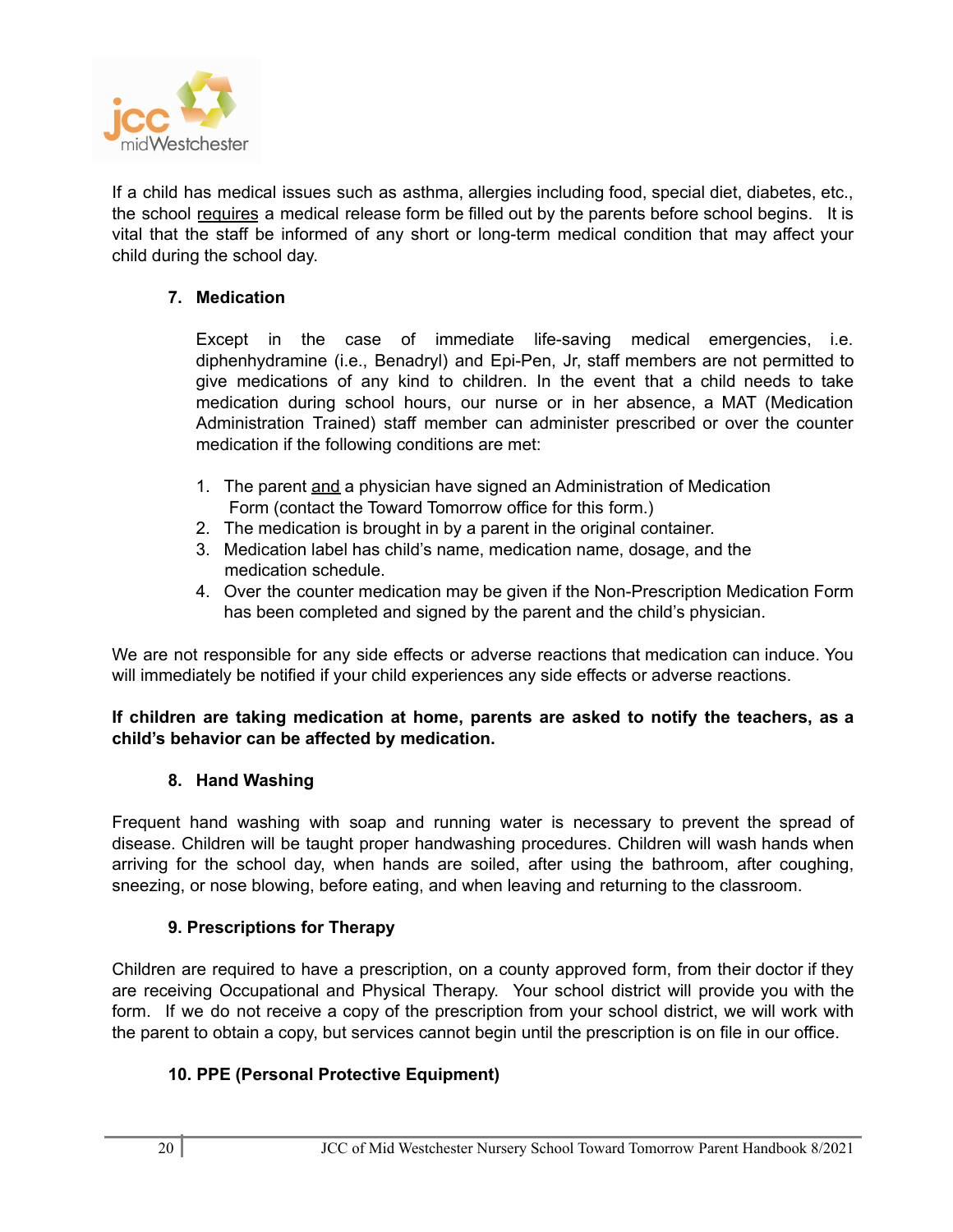

Children will be strongly encouraged to wear masks. However, if a child is unable to tolerate the use of a mask, they will not be physically forced to wear one. Adults will be required to wear masks at all times.

#### **D. SPECIAL SITUATIONS**

#### **1. Child Abuse**

- In accordance with New York State law, the school staff is mandated to report all instances of suspected child maltreatment (neglect and abuse) and are trained accordingly.
- Strict confidentiality is assured in these situations. The only people at school who will know are the source of the report, director, and family involved. Confidentiality is essential and breaching it can be cause for strict disciplinary measures.
- The school is committed to helping children, parents and teachers through the reporting process and to work cooperatively with outside agencies providing treatment and support.

#### **2. Counseling Services**

Our Social Worker is available to you throughout the school year. She is available to help our staff and parents with all types of questions and situations.

Through the Early Childhood Center parent workshops including parent groups are held throughout the school year. There are many support services available to all families.

#### **3. Divorce/Separation Policy**

It is our policy to give equal consideration to both parents, unless we are directed otherwise by a court order.

Before we change our policy of full notification, it is the responsibility of both parents together to advise the school in writing, concerning what procedures they want the school to follow, i.e., notices to one or both parents, or whom to contact if the child is sick.

After a legal settlement, the JCC of Mid-Westchester encourages the active participation of both parents in the education of their children. However, our administrative policy provides that mailings, emergency contacts and authorizations used in case of an accident will be as directed by the custodial parent. All parents are encouraged to attend parent/teacher conferences, but it is the responsibility of the custodial parent to communicate the date, time and place of such meetings to the non-custodial parent.

We realize that divorce can be a very difficult situation for preschool children. Our primary interest at the JCC of Mid-Westchester is the well-being of your child. Our position must be one of objectivity.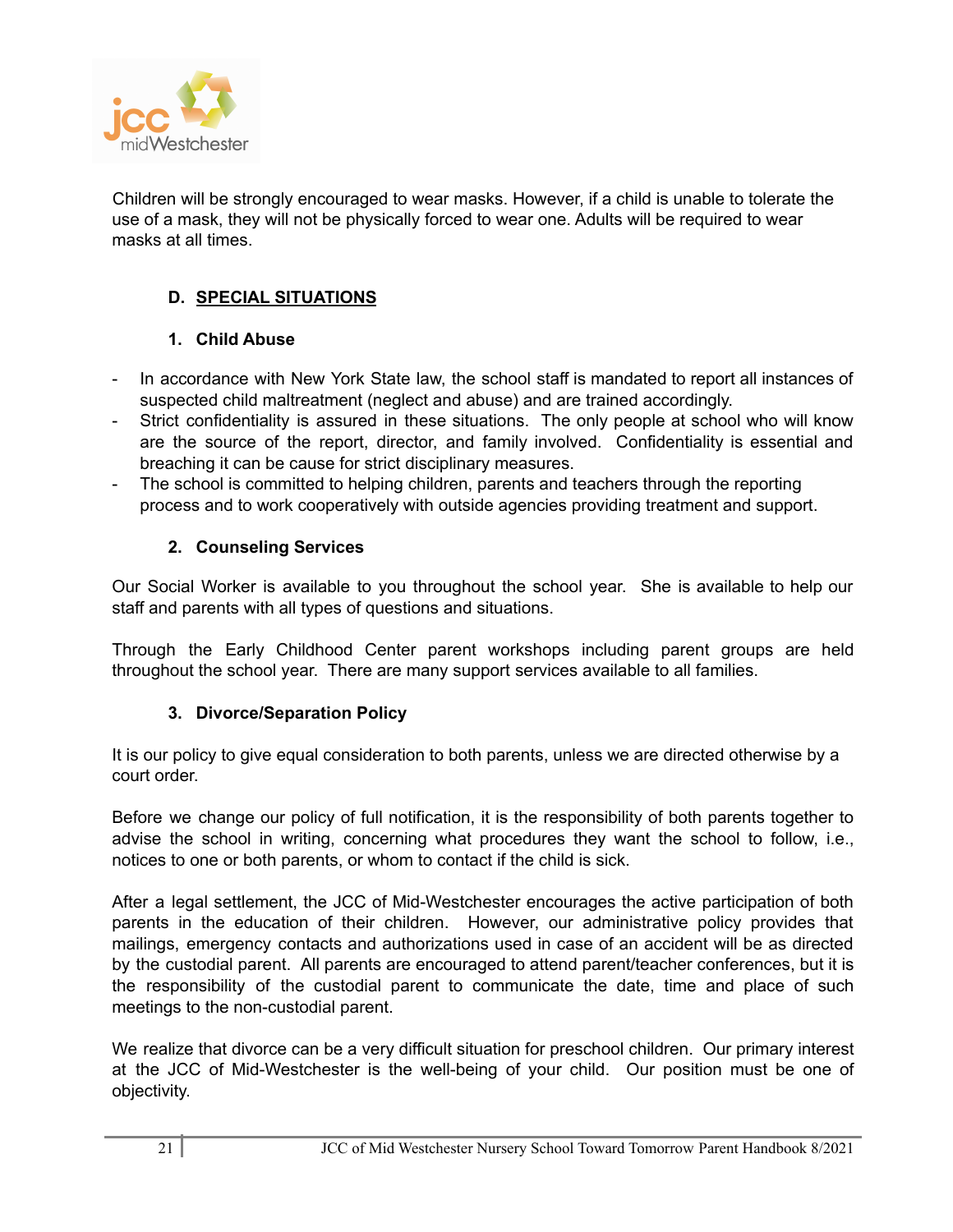

#### **4. Orders of Protection**

If you have obtained an order of protection against an individual who may try to gain access to your child, you must provide a copy of the document to the school in order for us to honor it.

#### **E. What do I do if I have a concern?**

- A problem concerning your child talk to the teacher(s) first and the Early Childhood Director(s) if necessary.
- A problem concerning a staff member talk to the staff member and/or the Early Childhood Director(s).
- A problem concerning the school policy or the Center's policy talk to the Early Childhood Director(s).